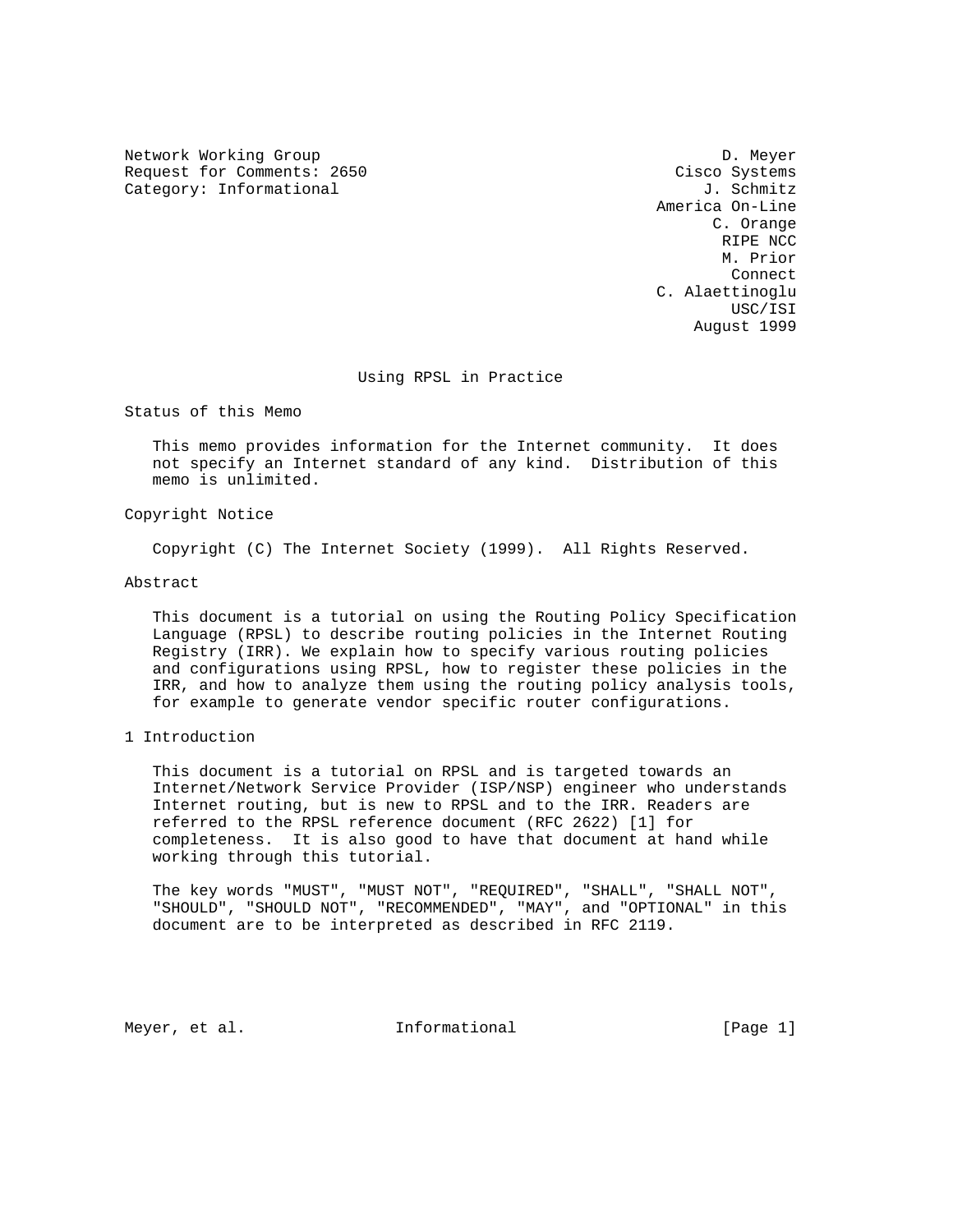The IRR is a repository of routing policies. Currently, the IRR repository is a set of five repositories maintained at the following sites: the CA\*Net registry in Canada, the ANS, CW and RADB registries in the United States of America, and the RIPE registry in Europe. The five repositories are run independently. However, each site exchanges its data with the others regularly (at least once a day and as often as every ten minutes). CW, CA\*Net and ANS are private registries which contain the routing policies of the networks and the customer networks of CW, CA\*Net, and ANS respectively. RADB and RIPE are both public registries, and any ISP can publish their policies in these registries.

 The registries all maintain up-to-date copies of one another's data. At any of the sites, the five registries can be inspected as a set. One should refrain from registering his/her data in more than one of the registries, as this practice leads almost invariably to inconsistencies in the data. The user trying to interpret the data is left in a confusing (at best) situation. CW, ANS and CA\*Net customers are generally required to register their policies in their provider's registry. Others may register policies either at the RIPE or RADB registry, as preferred.

 RPSL is based on RIPE-181 [2, 3], a language used to register routing policies and configurations in the IRR. Operational use of RIPE-181 has shown that it is sometimes difficult (or impossible) to express a routing policy which is used in practice. RPSL has been developed to address these shortcomings and to provide a language which can be further extended as the need arises. RPSL obsoletes RIPE-181.

 RPSL constructs are expressed in one or more database "objects" which are registered in one of the registries described above. Each database object contains some routing policy information and some necessary administrative data. For example, an address prefix routed in the inter-domain mesh is specified in a route object, and the peering policies of an AS are specified in an aut-num object. The database objects are related to each other by reference. For example, a route object must refer to the aut-num object for the AS in which it is originated. Implicitly, these relationships define sets of objects, which can be used to specify policies effecting all members. For example, we can specify a policy for all routes of an ISP, by referring to the AS number in which the routes are registered to be originated.

 When objects are registered in the IRR, they become available for others to query using a whois service. Figure 1 illustrates the use of the whois command to obtain the route object for 128.223.0.0/16. The output of the whois command is the ASCII representation of the route object. The syntax and semantics of the route object are

Meyer, et al. 10 1nformational 100 meyer, et al.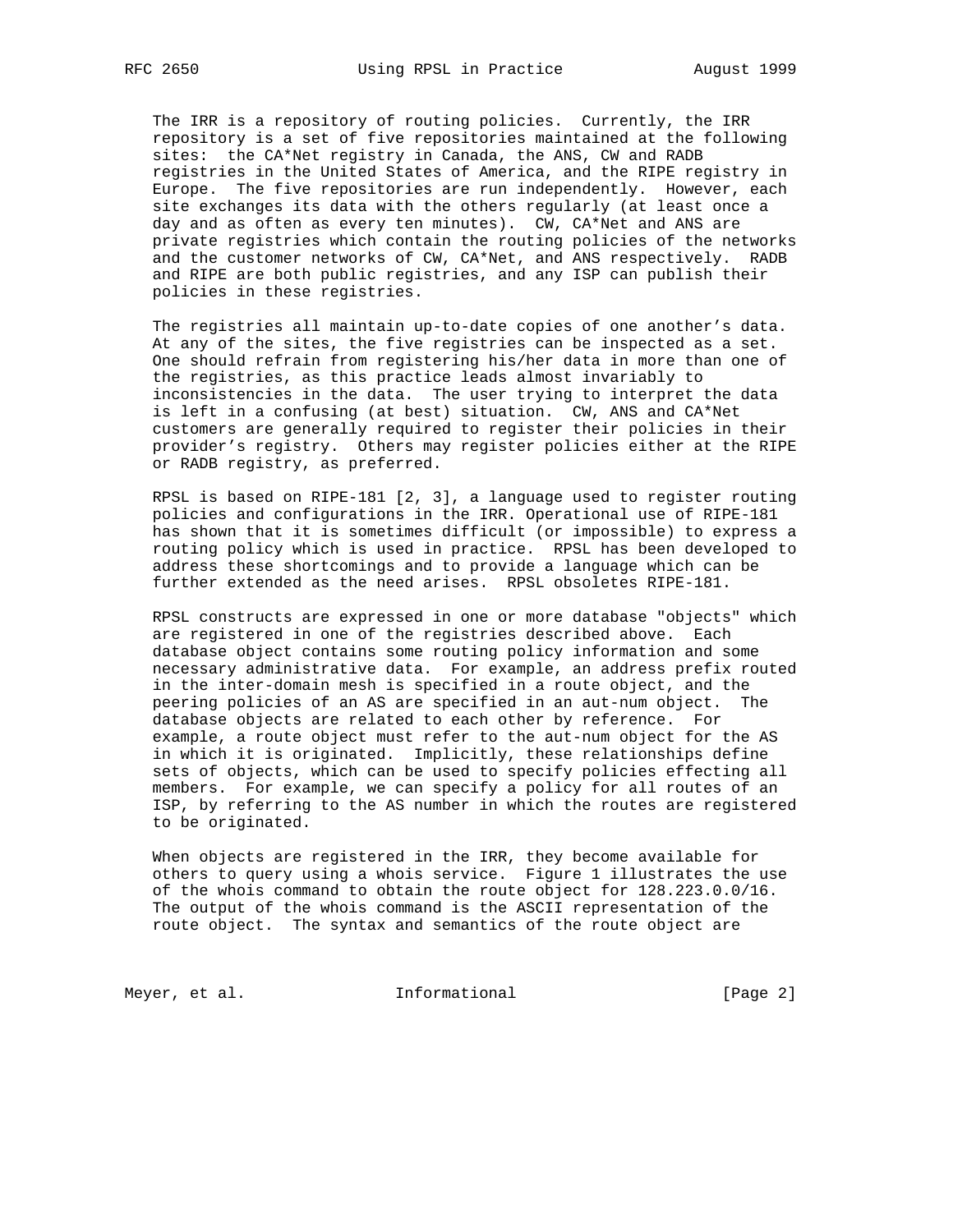described in Appendix A.3. Registered policies can also be compared with others for consistency and they can be used to diagnose operational routing problems in the Internet.

|            | % whois -h whois.ra.net 128.223.0.0/16 |
|------------|----------------------------------------|
| route:     | 128.223.0.0/16                         |
| descr:     | UONet                                  |
| descr:     | University of Oregon                   |
| descr:     | Computing Center                       |
| descr:     | Eugene, OR 97403-1212                  |
| descr:     | USA                                    |
| origin:    | AS3582                                 |
| $mnt-by$ : | MAINT-AS3582                           |
| changed:   | meyer@ns.uoregon.edu 19960222          |
| source:    | <b>RADB</b>                            |

Figure 1: whois command and a route object.

 The RAToolSet [6] is a suite of tools which can be used to analyze the routing registry data. It includes tools to configure routers (RtConfig), tools to analyze paths on the Internet (prpath and prtraceroute), and tools to compare, validate and register RPSL objects (roe, aoe and prcheck).

 In the following section, we will describe how common routing policies can be expressed in RPSL. The objects themselves are described in Appendix A. Authoritative information on the IRR objects, however, should be sought in RFC-2622, and authoritative information on general database objects (person, role, and maintainers) and on querying and updating the registry databases, should be sought in RIPE-157 [4]. Section 3.2 describes the use of RtConfig to generate vendor specific router configurations.

2 Specifying Policy in RPSL

 The key purpose of RPSL is to allow you to specify your routing configuration in the public Internet Routing Registry (IRR), so that you and others can check your policies and announcements for consistency. Moreover, in the process of setting policies and configuring routers, you take the policies and configurations of others into account.

 In this section, we begin by showing how some simple peering policies can be expressed in RPSL. We will build on that to introduce various database objects that will be needed in order to register policies in the IRR, and to show how more complex policies can be expressed.

Meyer, et al.  $I_n$  Informational [Page 3]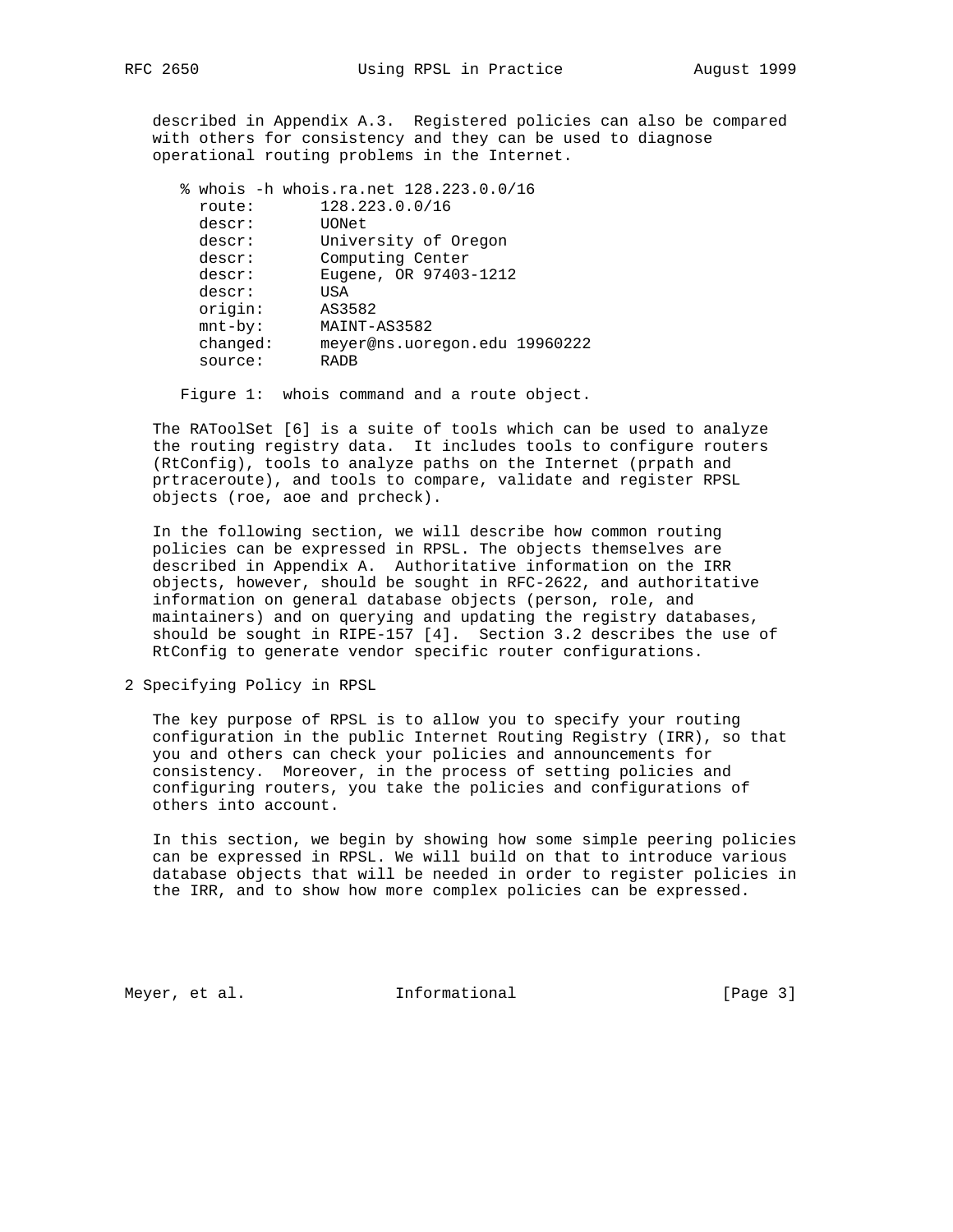### 2.1 Common Peering Policies

 The peering policies of an AS are registered in an aut-num object which looks something like that in Figure 2. We will focus on the semantics of the import and export attributes in which peering policies are expressed. We will also describe some of the other key attributes in the aut-num object, but the reader should refer to RFC-2622 or to RIPE-157 for the definitive descriptions.

| $aut-num:$  | AS2                                       |  |
|-------------|-------------------------------------------|--|
| $as$ -name: | CAT-NET                                   |  |
| descr:      | Catatonic State University                |  |
| import:     | from AS1 accept ANY                       |  |
| import:     | from AS3 accept $\langle \rangle$ AS3+\$> |  |
| export:     | to AS3 announce ANY                       |  |
| export:     | to AS1 announce AS2 AS3                   |  |
| $admin-c$ : | AO36-RIPE                                 |  |
| $tech-c:$   | CO19-RIPE                                 |  |
| $mnt-by$ :  | OPS4-RIPE                                 |  |
| changed:    | orange@ripe.net                           |  |
| source:     | RIPE                                      |  |

Figure 2: Autonomous System Object

 Now consider Figure 3 (AS4 and AS5 in the figure will be discussed later). The peering policies expressed in the AS2 aut-num object in Figure 2 are typical for a small service provider providing connectivity for a customer AS3 and using AS1 for transit. That is, AS2 only accepts announcements from AS3 which:

- o are originated in AS3; and
- o have paths composed of only AS3's (^ in <^AS3+\$> means that AS3 is the first member of the path, + means that AS3 occurs one or more times in the path, and \$ means that no other AS can be present in the path after AS3) (1).

 To AS1, AS2 announces only those routes which originate in their AS or in their customer's AS.

| $AS1$ -------- $AS2$ -------- $AS3$ |                |
|-------------------------------------|----------------|
|                                     |                |
|                                     |                |
|                                     | $ASA------ASS$ |

Figure 3: Some Neighboring ASes.

Meyer, et al.  $I_n$  Informational  $[Page 4]$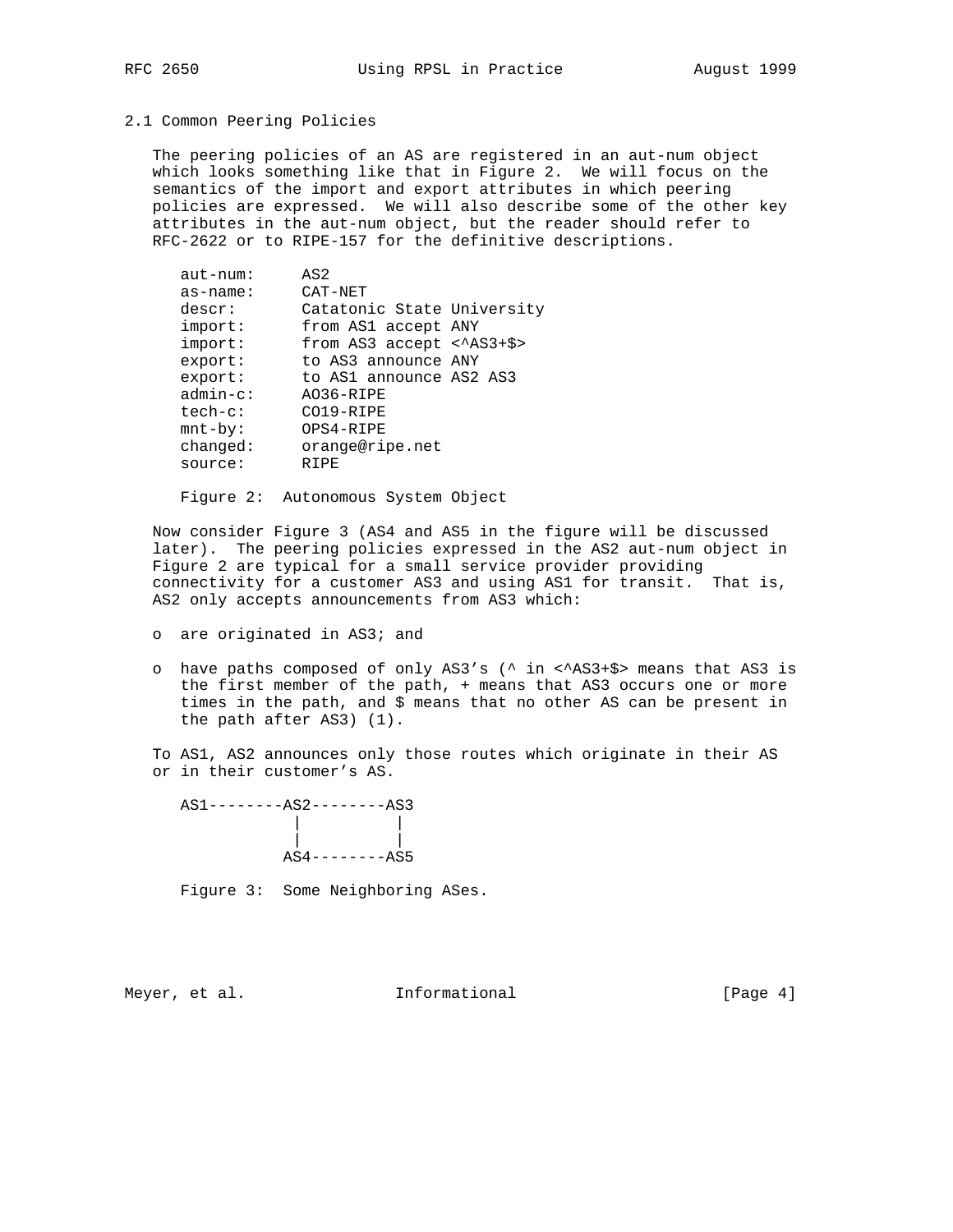In the example above, "accept ANY" in the import attribute indicates that AS2 will accept any announcements that AS1 sends, and "announce ANY" in the export attribute indicates that any route that AS2 has in its routing table will be passed on to AS3. Assuming that AS1 announces "ANY" to AS2, AS2 is taking full routing from AS1.

 Note that with this peering arrangement, if AS1 adds or deletes route objects, there is no need to update any of the aut-num objects to continue the full routing policy. Added (or deleted) route objects will implicitly update AS1's and AS2's policies.

 While the peering policy specified in Figure 2 for AS2 is common, in practice many peering agreements are more complex. Before we consider more examples, however, let's first consider the aut-num object itself. Note that it is just a set of attribute labels and values which can be submitted to one of the registry databases. This particular object is specified as being in (or headed for) the RIPE registry (see the last line in Figure 2). The source should be specified as one of ANS, CANET, CW, RADB, or RIPE depending on the registry in which the object is maintained. The source attribute must be specified in every database object.

 It is also worth noting that this object is "maintained by" OPS4-RIPE (the value of the mnt-by attribute), which references a "mntner" object. Because the aut-num object may be used for router configuration and other operational purposes, the readers need to be able to count on the validity of its contents. It is therefore required that a mntner be specified in the aut-num and in most other database objects, which means you must create a mntner object before you can register your peering policies. For brief information on the "mntner" object and object writeability, see Appendix A of this document. For more extensive information on how to set up and use a mntner to protect your database objects, see Section 2.3 of RIPE-157.

2.2 ISP Customer - Transit Provider Policies

 It is not uncommon for an ISP to acquire connectivity from a transit provider which announces all routes to it, which it in turn passes on to its customers to allow them to access hosts on the global Internet. Meanwhile, the ISP will generally announce the routes of its customers networks to the transit ISP, making them accessible on the global Internet. This is the service that is specified in Figure 2 for AS3.

 Consider again Figure 3. Suppose now that AS2 wants to provide the same service to AS4. Clearly, it would be easy to modify the import and export lines in the aut-num object for AS2 (Figure 2) to those shown in Figure 4.

Meyer, et al. 10 1nformational 100 meyer, et al.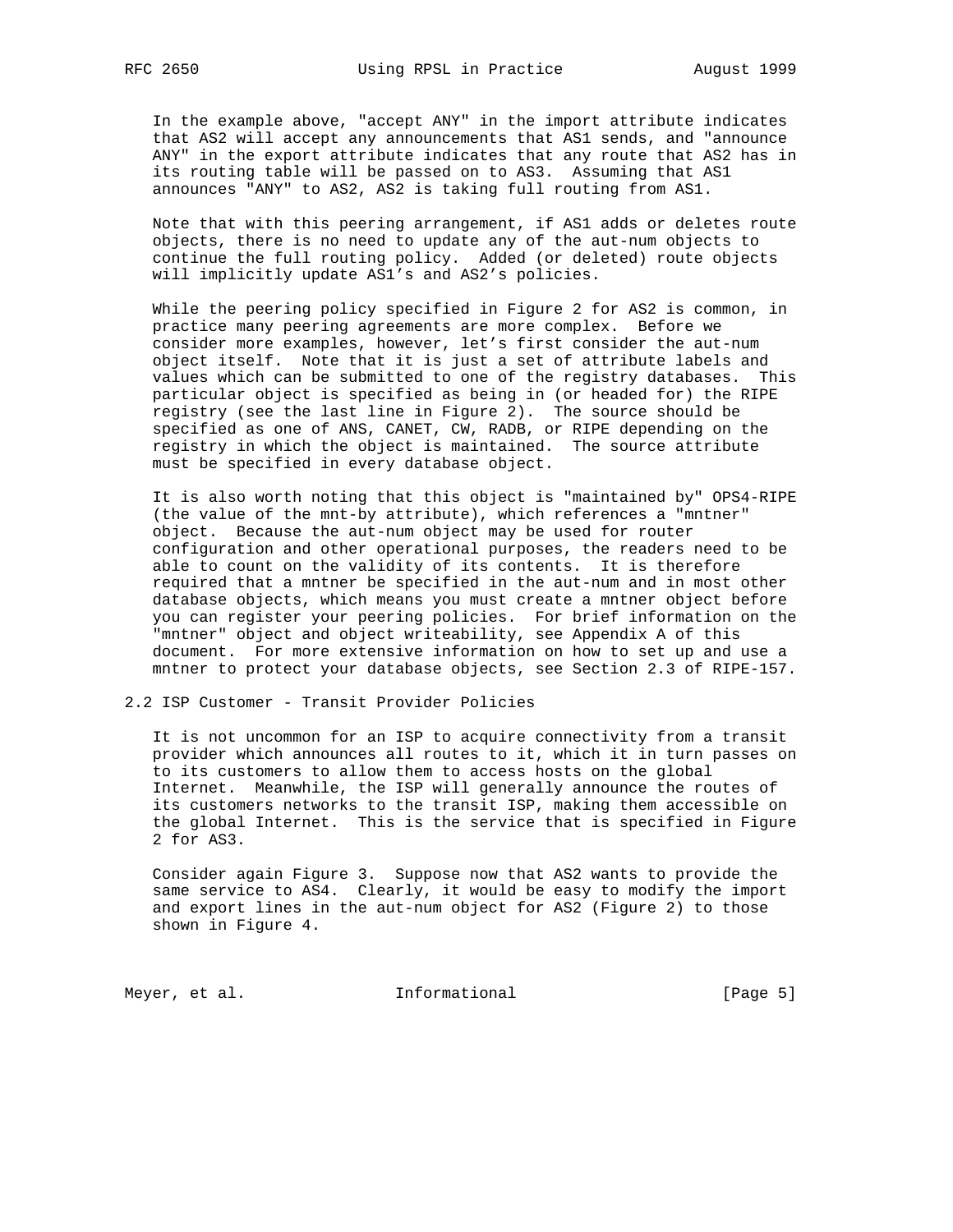| import: | from AS1 accept ANY               |
|---------|-----------------------------------|
| import: | from AS3 accept $\langle$ AS3+\$> |
| import: | from $AS4$ accept < $AS4+\$>$     |
| export: | to AS3 announce ANY               |
| export: | to AS4 announce ANY               |
| export: | to AS1 announce AS2 AS3 AS4       |

Figure 4: Policy for AS3 and AS4 in the AS2 as-num object

 These changes are trivial to make of course, but clearly as the number of AS2 customers grows, it becomes more difficult to keep track of, and to prevent errors. Note also that if AS1 is selective about only accepting routes from the customers of AS2 from AS2, the aut-num object for AS1 would have to be adjusted to accommodate AS2's new customer.

 By using the RPSL "as-set" object, we can simplify this significantly. In Figure 5, we describe the customers of AS2. Having this set to work with, we can now rewrite the policies in Figure 2 as shown in Figure 6.

| as-set:  | AS2:AS-CUSTOMERS |
|----------|------------------|
| members: | AS3 AS4          |
| changed: | orange@ripe.net  |
| source:  | R T PF.          |

Figure 5: The as-set object

| import: | from AS1 accept ANY                                 |
|---------|-----------------------------------------------------|
| import: | from AS2:AS-CUSTOMERS accept < AS2:AS-CUSTOMERS+\$> |
| export: | to AS2:AS-CUSTOMERS announce ANY                    |
| export: | to AS1 announce AS2 AS2:AS-CUSTOMERS                |

Figure 6: Policy in the AS2 aut-num object for all AS2 customers

Note that if the aut-num object for AS1 contains the line:

import: from AS2 accept <^AS2+ AS2:AS-CUSTOMERS\*\$>

 then no changes will need to be made to the aut-num objects for AS1 or AS2 as the AS2 customer base grows. The AS numbers for new customers can simply be added to the as-set AS2:AS-CUSTOMERS, and everything will work as for the existing customers. Clearly in terms of readability, scalability and maintainability, this is a far better mechanism when compared to adding policy for the customer AS's to the aut-num objects directly. The policy in this particular example states that AS1 will accept route announcements from AS2 in which the first element of the path is AS2, followed by more occurrences of

Meyer, et al.  $I_n$  Informational [Page 6]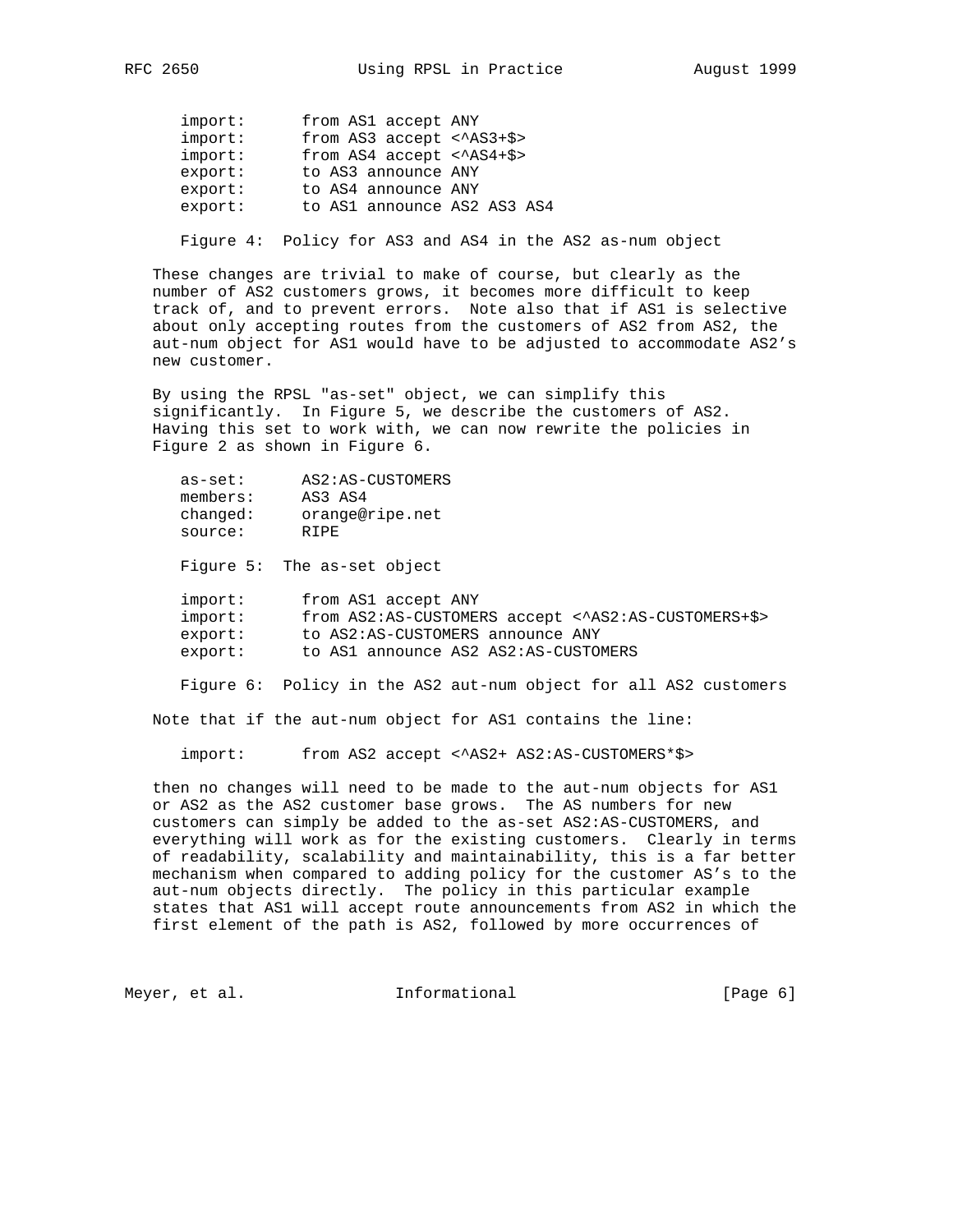AS2, and then 0 or more occurrences of any AS2 customer (e.g. any member of the as-set AS2:AS-CUSTOMERS).

 Alternatively, one may wish to limit the routes one accepts from a peer, especially if the peer is a customer. This is recommended for several reasons, such as preventing the improper use of unassigned address space, and of course malicious use of another organization's address space.

 Such filtering can be expressed in various ways in RPSL. Suppose the address space 7.7.0.0/16 has been allocated to the ISP managing AS3 for assignment to its customers. AS3 may want to announce part or all of this block on the global Internet. Suppose AS2 wants to be certain that it only accepts announcements from AS3 for address space that has been properly allocated to AS3. AS2 might then modify the AS3 import line in Figure 2 to read:

import: from AS3 accept {  $7.7.0.0/16^16-19$  }

 which states that route announcements for this address block will be accepted from AS3 if they are of length upto /19. This of course will have to be modified if and when AS3 gets more address space. Moreover, it is again clear that for an ISP with a growing or changing customer base, this mechanism will not scale well.

| route-set: | AS2:RS-ROUTES:AS3            |
|------------|------------------------------|
| members:   | $7.7.0.0/16^{\prime}16 - 19$ |
| changed:   | orange@ripe.net              |
| source:    | R T PF.                      |

Figure 7: The route-set object

 Luckily RPSL supports the notion of a "route-set" which, as shown in Figure 7, can be used to specify the set of routes that will be accepted from a given customer. Given this set (and a similar one for AS4), the manager of AS2 can now filter on the address space that will be accepted from their customers by modifying the import lines in the AS2 aut-num object as shown in Figure 8.

| import: | from AS1 accept ANY                                                                        |
|---------|--------------------------------------------------------------------------------------------|
| import: | from AS3 accept AS2:RS-ROUTES:AS3                                                          |
| import: | from AS4 accept AS2:RS-ROUTES:AS4                                                          |
| export: | to AS2:AS-CUSTOMERS announce ANY                                                           |
| export: | to AS1 announce AS2 AS2:AS-CUSTOMERS                                                       |
|         | Figure 8: Policy in the AS2 aut-num object for address based<br>filtering on AS2 customers |

| [Page $7$ ]<br>Informational<br>Meyer, et al. |  |  |
|-----------------------------------------------|--|--|
|-----------------------------------------------|--|--|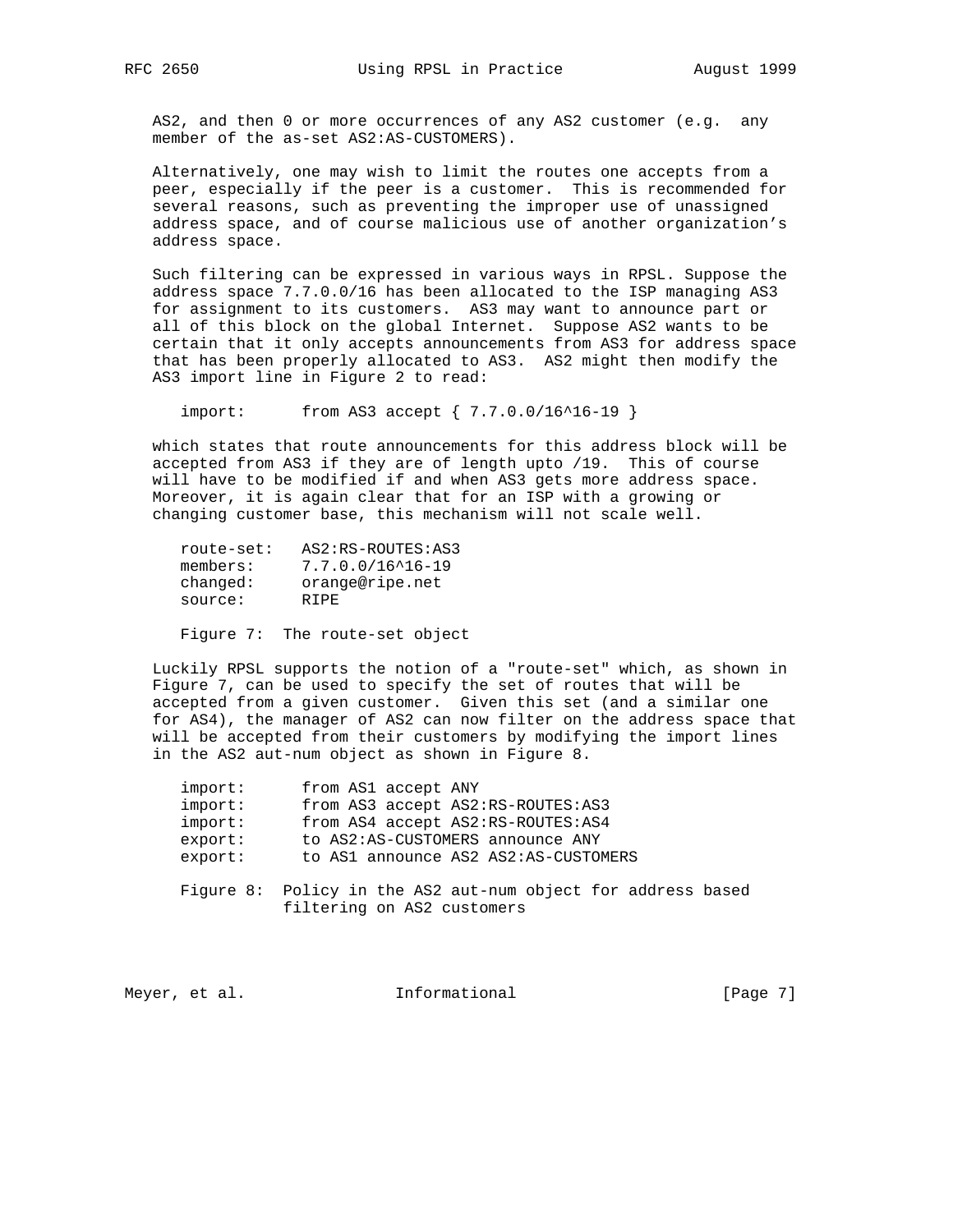Note that this is now only slightly more complex than the example in Figure 6. Furthermore, nothing need be changed in the AS2 aut-num object due to address space changes for a customer, and this filtering can be supported without any changes to the AS1 aut-num object. The additional complexity is due to the two route set names being different, otherwise we could have combined the two import statements into one. Please note that the set names are constructed hierarchically. The first AS number denotes whose sets these are, and the last AS number parameterize these sets for each peer. RPSL allows the peer's AS number to be replaced by the keyword PeerAS.

Hence,

| import: |  | from AS3 accept AS2:RS-ROUTES: PeerAS |
|---------|--|---------------------------------------|
| import: |  | from AS4 accept AS2:RS-ROUTES: PeerAS |

 has the same meaning as the corresponding import statements in Figure 6. This lets us combine the two import statements into one as shown in Figure 9.

| import: | from AS1 accept ANY                               |
|---------|---------------------------------------------------|
| import: | from AS2:AS-CUSTOMERS accept AS2:RS-ROUTES:PeerAS |
| export: | to AS2:AS-CUSTOMERS announce ANY                  |
| export: | to AS1 announce AS2 AS2:AS-CUSTOMERS              |
|         |                                                   |

Figure 9: Policy in the AS2 aut-num object using PeerAS

### 2.3 Including Interfaces in Peering Definitions

 In the above examples peerings were only given among ASes. However, the peerings may be described in much more detail by RPSL, where peerings can be specified between physical routers using IP addresses in the import and export attributes. Figure 10 shows a simple example in which AS1 and AS2 are connected to an exchange point IX. While AS1 has only one connection to the exchange point via a router interface with IP address 7.7.7.1, AS2 has two different connections with IP address 7.7.7.2 and 7.7.7.3. The first AS may then define its routing policy in more detail by specifying its boundary router.



Figure 10: Including interfaces in peerings definitions

Meyer, et al.  $I_n$  Informational [Page 8]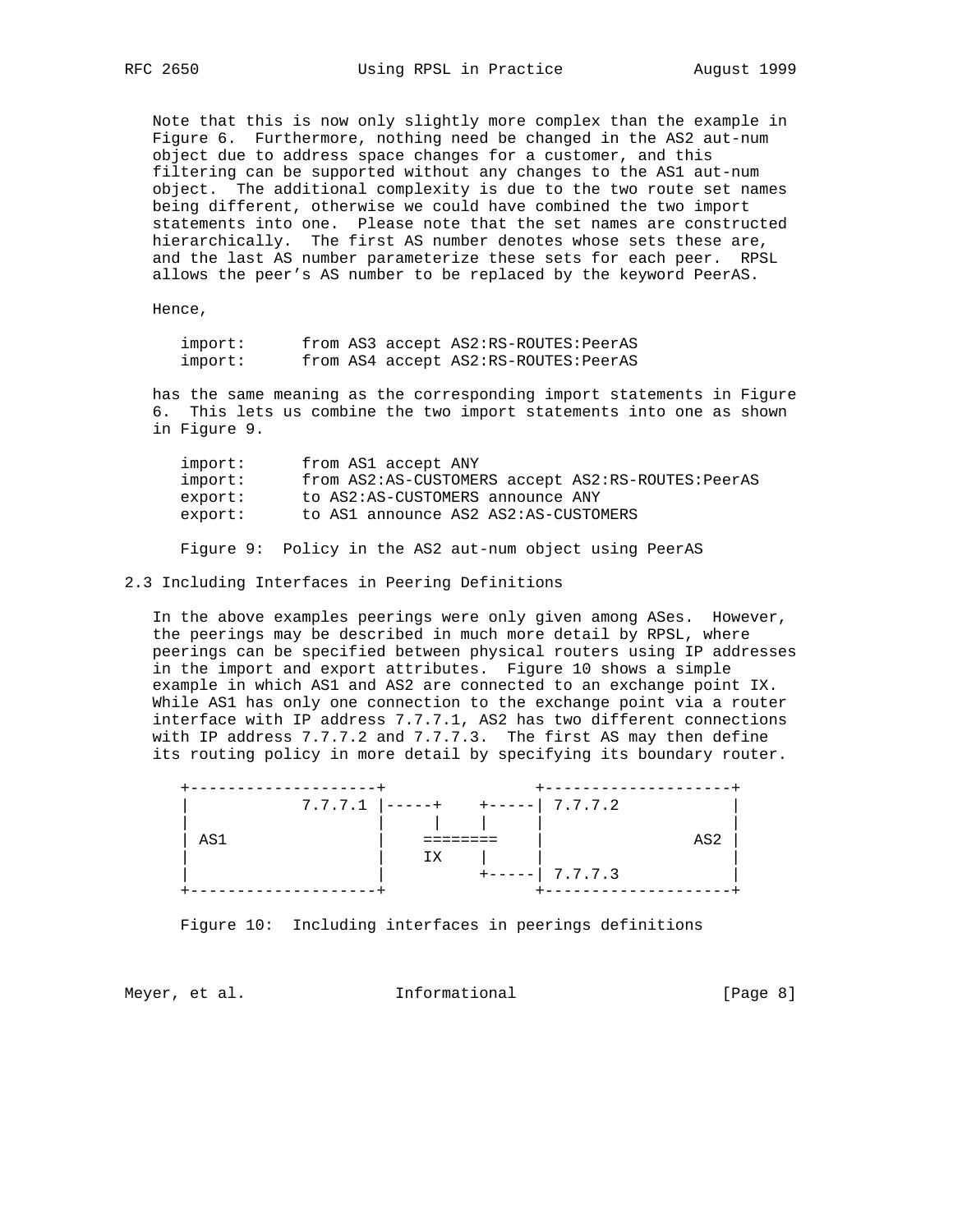aut-num: AS1  $import:$  from AS2 at  $7.7.7.1$  accept  $\langle$ AS2+\$>

 Because AS1 has only one connection to the exchange point in this example, this specification does not differ from that in which no boundary router is specified. However, AS1 might want to choose to accept only those announcements from AS2 which come from the router with IP address 7.7.7.2 and disregard those announcements from router 7.7.7.3. AS1 can specify this routing policy as follows:

 aut-num: AS1 import: from AS2 7.7.7.2 at 7.7.7.1 accept  $\langle$ AS2+\$>

 By selecting certain pairs of routers in a peering specification, others can be denied. If no routers are included in a policy clause then it is assumed that the policy applies to all peerings among the ASes involved.

## 2.4 Describing Simple Backup Connections

 The specification of peerings among ASes is not limited to one router for each AS. In figure 10 one of the two connections of AS2 to the exchange point IX might be used as backup in case the other connection fails. Let us assume that AS1 wants to use the connection to router 7.7.7.2 of AS2 during regular operations, and router 7.7.7.3 as backup. In a router configuration this may be done by setting a local preference. The equivalent in RPSL is a corresponding action definition in the peering description. The action definitions are inserted directly before the accept keyword.

```
 aut-num: AS1
 import: from AS2 7.7.7.2 at 7.7.7.1 action pref=10;
           from AS2 7.7.7.3 at 7.7.7.1 action pref=20;
           accept <^AS2+$>
```
 pref is opposite to local-pref in that the smaller values are preferred over larger values. Actions may also be defined without specifying IP addresses of routers. If no routers are included in the policy clause then it is assumed that the actions are carried out for all peerings among the ASes involved.

 In the previous example AS1 controls where it sends its traffic and which connection is used as backup. However, AS2 may also define a backup connection in an export clause:

Meyer, et al. 100 Informational 100 Meyer, et al.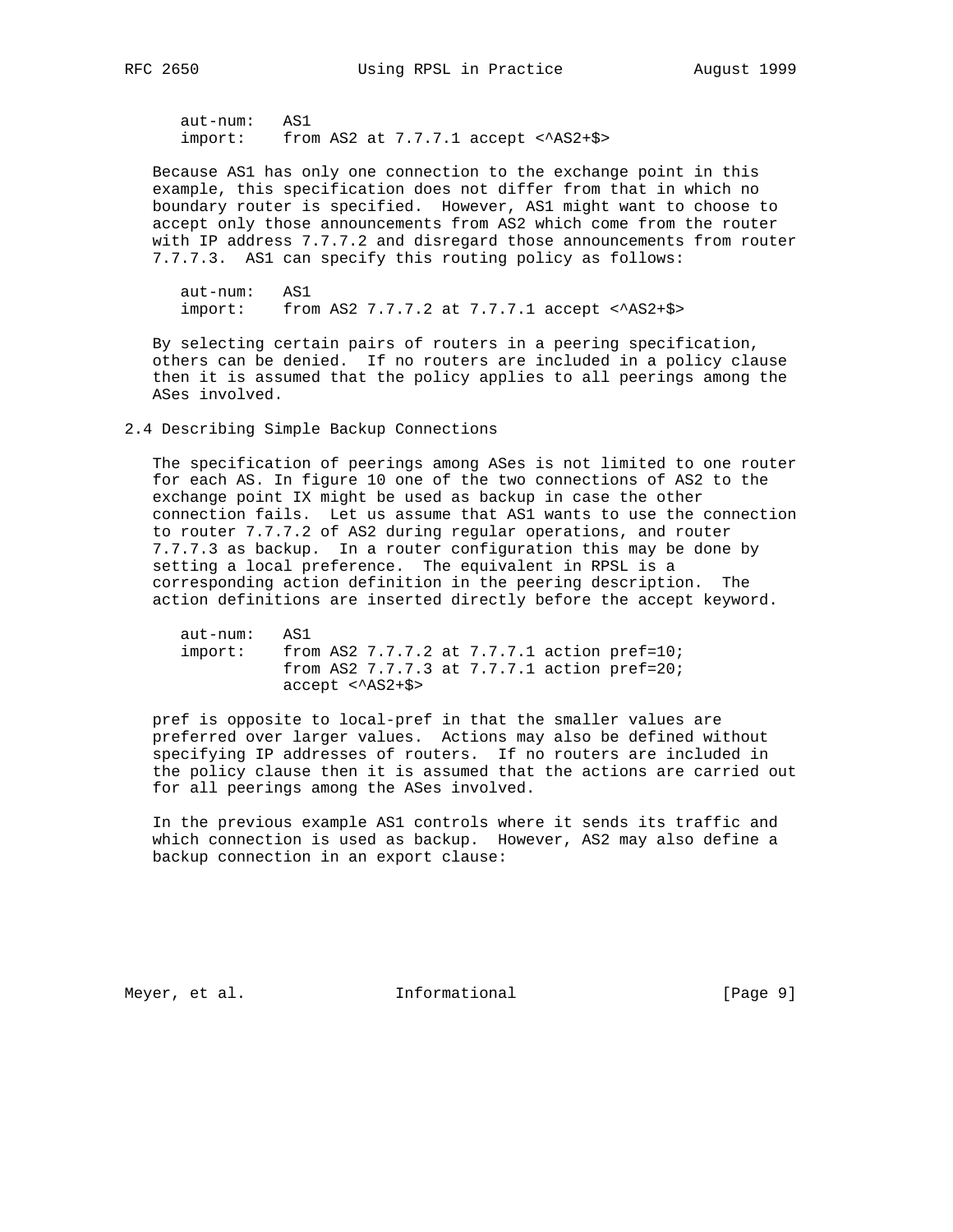aut-num: AS2 export: to AS1 7.7.7.1 at 7.7.7.2 action med=10; to AS1 7.7.7.1 at 7.7.7.3 action med=20; announce <^AS2+\$>

 The definition given here for AS2 is the symmetric counterpart to the routing policy of AS1. The selection of routing information is done by setting the multi exit discriminator metric med. Actually, med metrics will not be used in practice like this; they are more suitable for load balancing including backups. For more details on med metrics refer to the BGP-4 RFC [7]. To use the med to achieve load balancing, one often sets it to the "IGP metric". This is specified in RPSL as:

 aut-num: AS2 export: to AS1 action med=igp cost; announce  $\langle ASS+SS\rangle$ 

 Hence, both routers will set the med to the IGP metric at that router, causing some routes to be preferred at one of the routers and other routes at the other router.

2.5 Multi-Home Routing Policies using the community Attribute

 RFC 1998 [9] describes the use of the BGP community attribute to provide support for load balancing and backup connections of multi homed autonomous systems. In this section, we use stepwise refinement of an example to illustrate how those policies might be specified using RPSL.

 The basic premise of RFC 1998 is to use the BGP community attribute to allow a customer to configure the BGP "LOCAL\_PREF" on a provider's routers. This will allow the customer to influence the provider's route selection, normally by lowering the BGP "LOCAL\_PREF" to indicate backup arrangements.

 In this example, we illustrate how AS1 (the provider) might specify their policy so that a customer (AS4) connected to two of AS1's direct customers (AS2 and AS3) might signal to AS1 which connection is to be preferred.

 AS1's base policy is to only accept routes from customers that are originated by the customer, or by the customer's customers. This leads to a policy such as:

Meyer, et al. 10 Informational 10 [Page 10]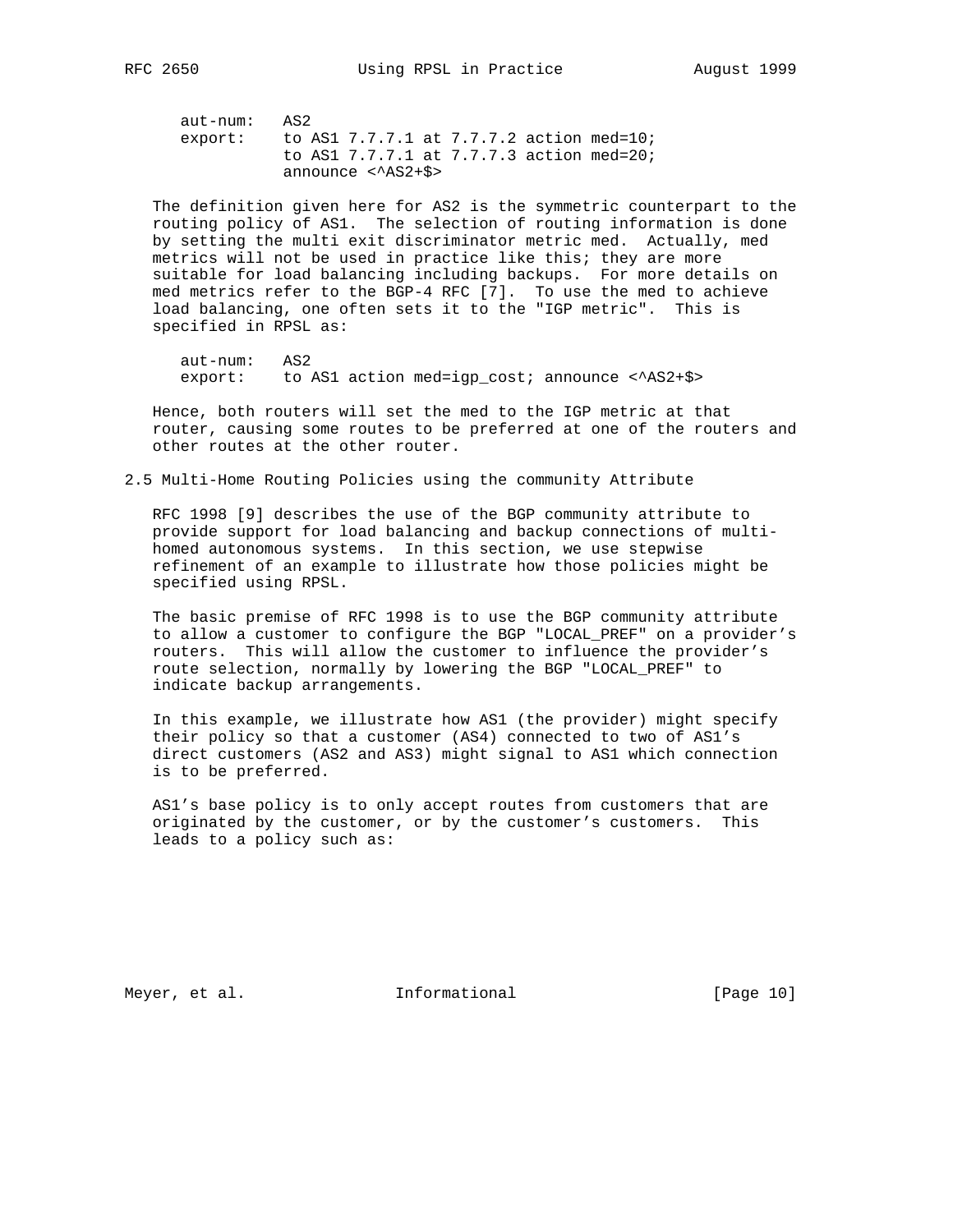RFC 2650 Using RPSL in Practice August 1999

| $aut-num:$ | AS1                                              |
|------------|--------------------------------------------------|
| import:    | from AS2                                         |
|            | $accept$ (AS2 OR AS4) AND $\langle$ AS2+ AS4*\$> |
| import:    | from AS3                                         |
|            | $accept$ (AS3 OR AS4) AND < $\text{AS3+AS4*}\$   |
| import:    | from AS5                                         |
|            | accept AS5 AND < AS5+\$>                         |

 Note that AS4 is a customer of AS2 and AS3, and AS5 does not have its own customers.

 Now suppose we want to add some policy to describe that if a customer tags a route with community 1:1 then AS1 will act on this to reduce the BGP "LOCAL\_PREF" by 10.

| aut-num: AS1 | import: from AS2                                                                  |
|--------------|-----------------------------------------------------------------------------------|
|              | $actionpref=10;$                                                                  |
|              | $accept (AS2 OR AS4) AND < \angle AS2+ AS4*$ \$<br>AND community.contains $(1:1)$ |
|              | import: from AS2                                                                  |
|              | $actionpref=0$ ;                                                                  |
|              | $accept (AS2 OR AS4) AND < \angle AS2+ AS4*$ \$                                   |
|              | import: from AS3                                                                  |
|              | $actionpref=10;$                                                                  |
|              | $accept (AS3 OR AS4) AND < \angle AS3+ AS4*$ \$                                   |
|              | AND community.contains $(1:1)$                                                    |
|              | import: from AS3                                                                  |
|              | $actionpref=0$ ;                                                                  |
|              | $accept (AS3 OR AS4) AND < \AA S3 + AS4 * $>$                                     |
|              | import: from AS5                                                                  |
|              | $actionpref=10$ ;                                                                 |
|              | $accept$ AS5 AND < $AS5+\$>$ AND community.contains(1:1)                          |
|              | import: from AS5                                                                  |
|              | $actionpref=0$ ;                                                                  |
|              | accept AS5 AND < AS5+\$>                                                          |

 We can see here that basically we are adding identical statements for each peering to the policy. This is the ideal candidate for RPSL's refine statement. This will make the policy more concise and avoid some of the potential for errors as more peering statements are added in the future:

Meyer, et al. 10. Informational 1. [Page 11]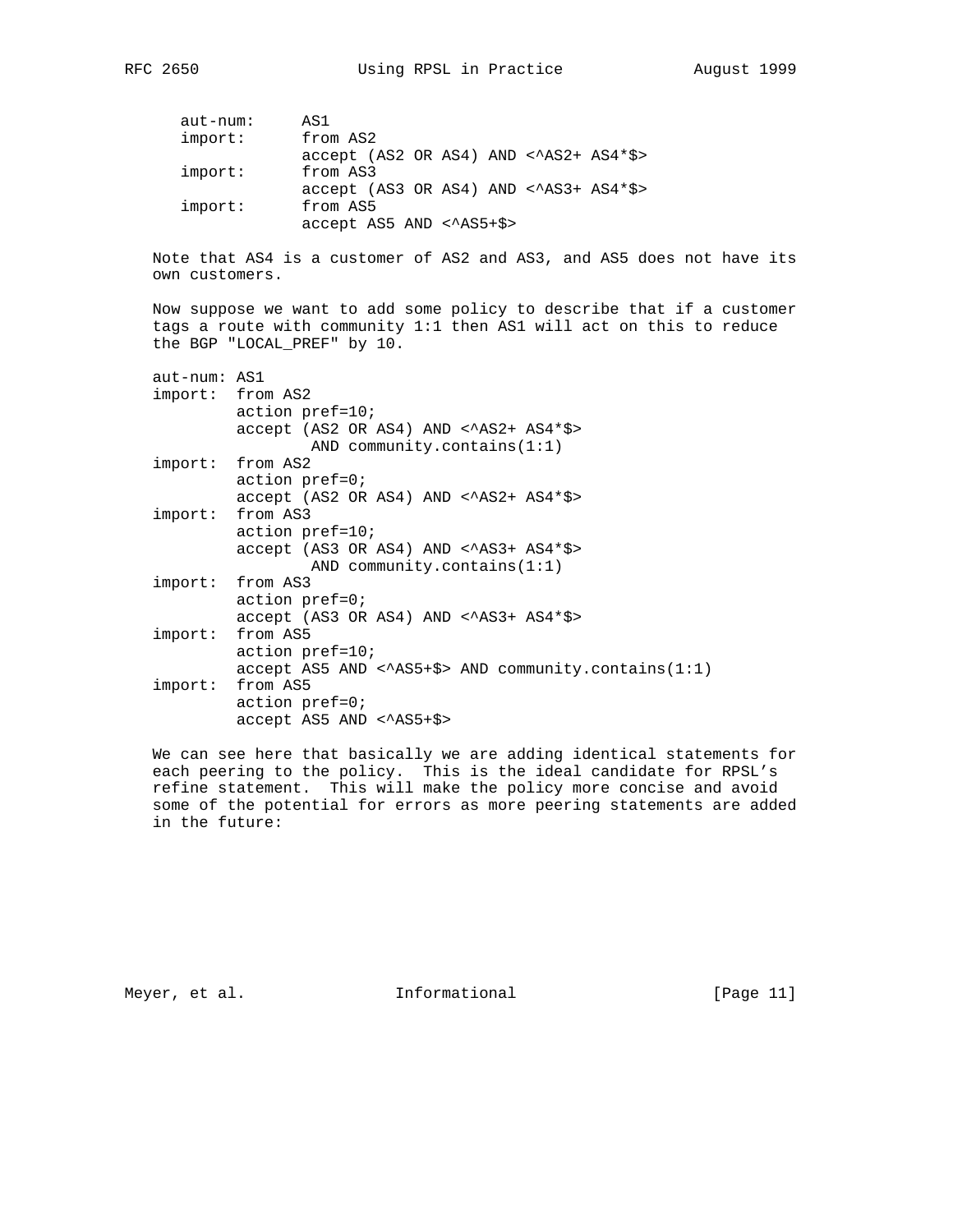aut-num: AS1 import: { from AS-ANY action pref=10; accept community.contains(1:1); from AS-ANY action pref=0; accept ANY; } refine { from AS2 accept (AS2 OR AS4) AND <^AS2+ AS4\*\$>; from AS3 accept (AS3 OR AS4) AND  $\langle$ AS3+ AS4\*\$>; from AS5 accept AS5 AND <^AS5+\$>; }

 Now, we can clearly see that any route that has been accepted from a customer that contains the community 1:1 will have it's local preference value reduced by 10.

 The refinement has cleaned up some of the policy but we still have a large number of individual policies representing the same basic provider policy "from the customer, accept customer routes". These can be simplified by using AS sets.

 First, we will collect together all of AS1's customers into a single AS set, AS1:AS-CUSTOMERS. We use a hierarchical set name that start with AS1 to avoid possible set name clashes in IRR with other ASes:

| as-set:  | AS1:AS-CUSTOMERS |
|----------|------------------|
| members: | AS2, AS3, AS5    |

 We also define one set for each customer which lists the AS numbers of any of their customers.

 as-set: AS1:AS-CUSTOMERS:AS2 members: AS4

 as-set: AS1:AS-CUSTOMERS:AS3 members: AS4

as-set: AS1:AS-CUSTOMERS:AS5<br>members: # AS5 has no custome # AS5 has no customers yet, so keep blank for now

 We can now use the keyword PeerAS with these AS sets to simplify the policy further:

Meyer, et al. 10. Informational 1. [Page 12]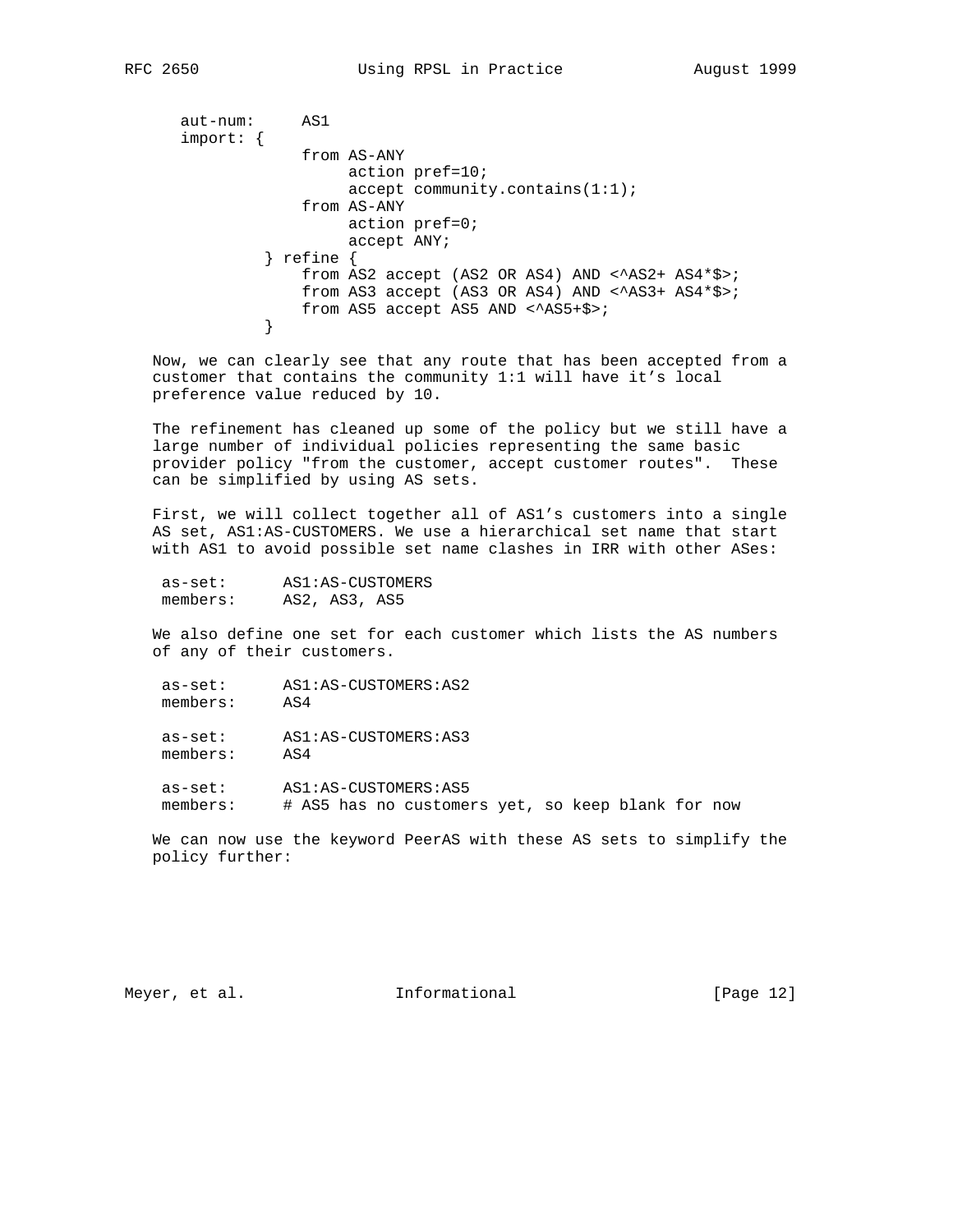```
 aut-num: AS1
      import: {
                  from AS-ANY
                      action pref=10;
                      accept community.contains(1:1);
                  from AS-ANY
                      action pref=0;
                      accept ANY;
              } refine {
                  from AS1:AS-CUSTOMERS
                      accept (PeerAS OR AS1:AS-CUSTOMER:PeerAS)
            AND <^PeerAS+ AS1:AS-CUSTOMER:PeerAS*$>
 }
```
 The use of PeerAS with AS1:AS-CUSTOMERS is basically equivalent to looping over the members of AS1:AS-CUSTOMERS, expanding the policy by replacing PeerAS with a member from the set AS1:AS-CUSTOMERS.

 To illustrate how this policy might be utilised by AS4, we present the following policy fragment:

```
 aut-num: AS4
 export: to AS2
        action community.append(1:1); announce AS1
 export: to AS3
         announce AS1
```
Here, AS4 is signalling AS1 to prefer the routes from AS3.

3 Tools

 In this section, we briefly introduce a number of tools which can be used to inspect data in the database, to determine optimal routing policies, and enter new data.

3.1 The aut-num Object Editor

 All the examples shown in the previous sections may well be edited by hand. They may be extracted one by one from the IRR using the whois program, edited, and then handed back to the registry robots. However, again the RAToolSet [6] provides a very nice tool which makes working with aut-num objects much easier: the aut-num object editor aoe.

 The aut-num object editor has a graphical user interface to view and manipulate aut-num objects registered at any IRR. New aut-num objects may be generated using templates and submitted to the registries.

Meyer, et al. 10. Informational 1. [Page 13]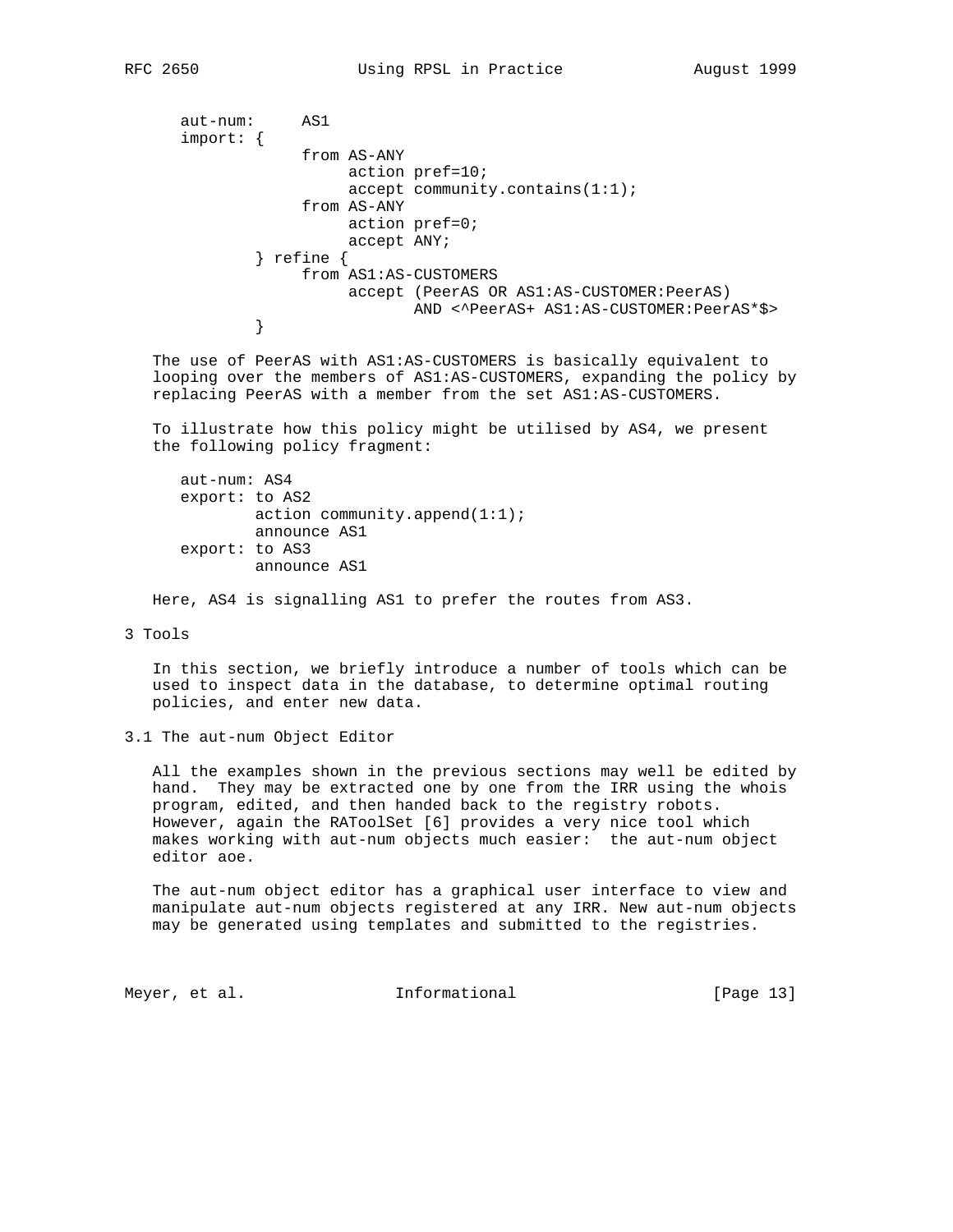Moreover, the routing policy from the databases may be compared to real life peerings. Therefore, aoe is highly recommended as an interface to the IRR for aut-num objects. Further information on aoe is available together with the RAToolSet [6].

# 3.2 Router Configuration Using RtConfig

 RtConfig is a tool developed by the Routing Arbiter project [8] to generate vendor specific router configurations from the policy data held in the various IRRs. RtConfig currently supports Cisco, gated and RSd configuration formats. It has been publicly available since late 1994, and is currently being used by many sites for router configuration. The next section describes a methodology for generating vendor specific router configurations using RtConfig (2).

## 3.3 Using RtConfig

 The general paradigm for using RtConfig involves registering policy in an IRR, building a RtConfig source file, then running running RtConfig against the source file and the IRR database to create vendor specific router configuration for the specified policy. The source file will contain vendor specific commands as well as RtConfig commands. To make a source file, pick up one of your router configuration files and replace the vendor specific policy configuration commands with the RtConfig commands.

 Commands beginning with @RtConfig instruct RtConfig to perform special operations. An example source file is shown in Figure 11. In this example, commands such as "@RtConfig import AS3582 198.32.162.1 AS3701 198.32.162.2" instruct RtConfig to generate vendor specific import policies where the router 198.32.162.1 in AS3582 is importing routes from router 198.32.162.2 in AS3701. The other @RtConfig commands instruct the RtConfig to use certain names and numbers in the output that it generates (please refer to RtConfig manual [8] for additional information).

 Once a source file is created, the file is processed by RtConfig (the default IRR is the RADB, and the default vendor is Cisco; however, command line options can be used to override these values). The result of running RtConfig on the source file in Figure 11 is shown in Figure 19 in Appendix B.

Meyer, et al. 10. Informational 1. [Page 14]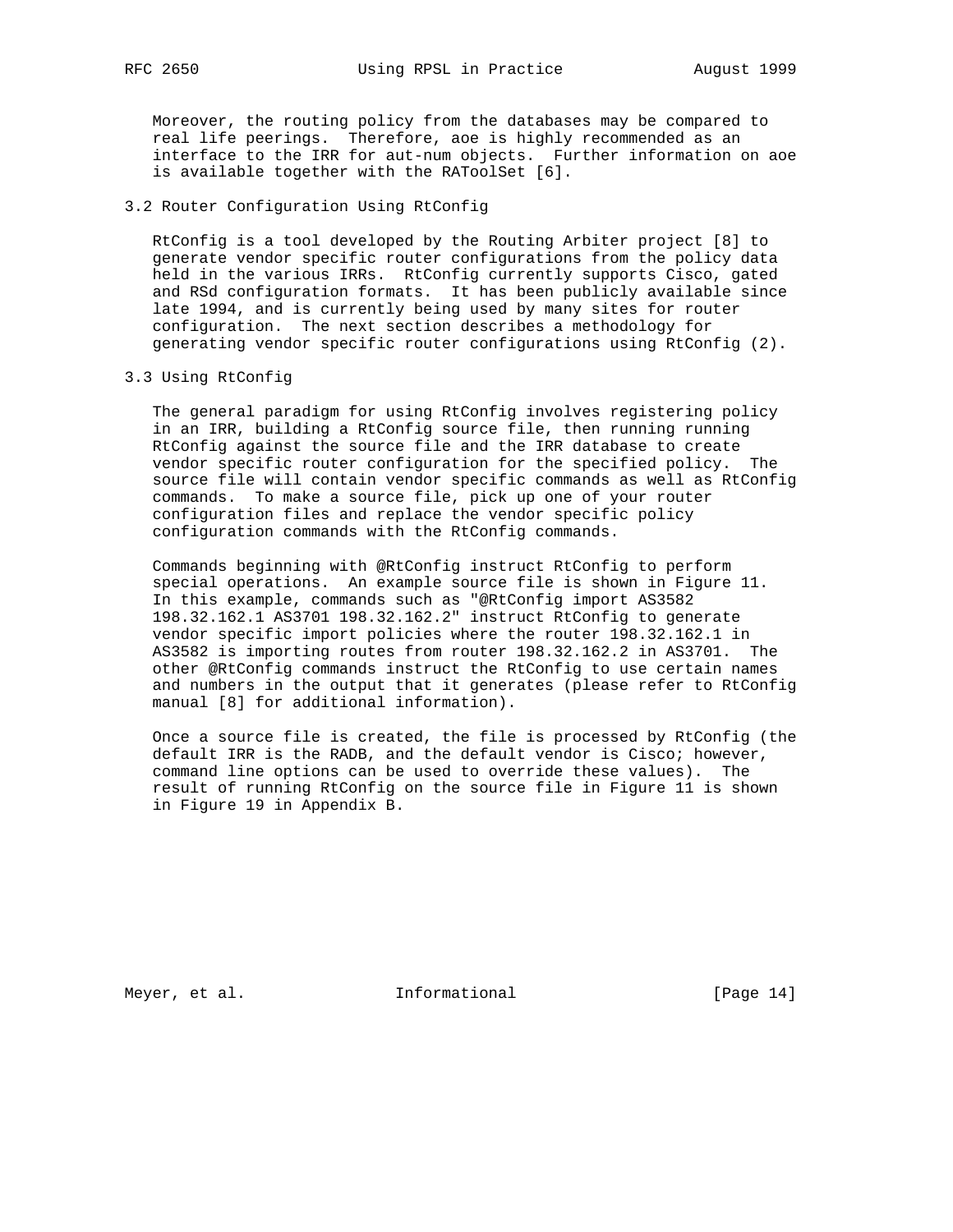router bgp 3582 network 128.223.0.0 ! ! Start with access-list 100 ! @RtConfig set cisco\_access\_list\_no = 100 ! ! NERO neighbor 198.32.162.2 remote-as 3701 @RtConfig set cisco\_map\_name = "AS3701-EXPORT" @RtConfig export AS3582 198.32.162.1 AS3701 198.32.162.2 @RtConfig set cisco\_map\_name = "AS3701-IMPORT" @RtConfig import AS3582 198.32.162.1 AS3701 198.32.162.2 ! ! WNA/VERIO neighbor 198.32.162.6 remote-as 2914 @RtConfig set cisco\_map\_name = "AS2914-EXPORT" @RtConfig export AS3582 198.32.162.1 AS2914 198.32.162.6 @RtConfig set cisco\_map\_name = "AS2914-IMPORT" @RtConfig import AS3582 198.32.162.1 AS2914 198.32.162.6 Figure 11: RtConfig Template File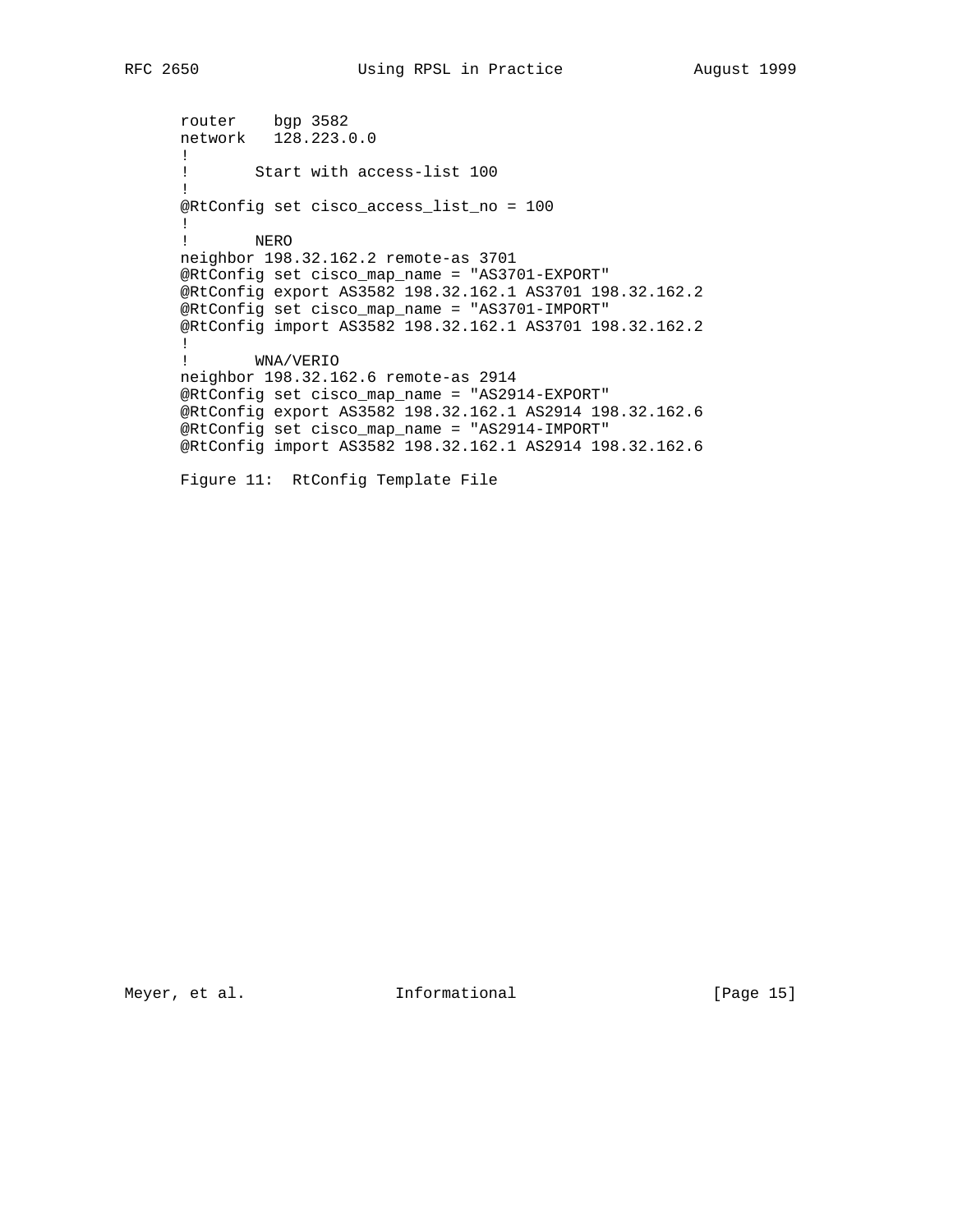A RPSL Database Objects

 In this appendix, we introduce the RPSL objects required to implement many typical Internet routing policies. RFC-2622 and RIPE-157 provide the authoritative description for these objects and for the RPSL syntax, but this appendix will often be sufficient in practice.

The frequently needed objects are:

- o maintainer objects (mntner)
- o autonomous system number objects (aut-num)
- o route objects (route)
- o set objects (as-set, route-set)

 and they are described in the following sections. To make your routing policies and configuration public, these objects should be registered in exactly one of the IRR registries.

 In general, you can register your information by sending the appropriate objects to an email address for the registry you use. The email should consist of the objects you want to have registered or modified, separated by empty lines, and preceded by some kind of authentication details (see below). The registry robot processes your mail and enters new objects into the database, deletes old ones (upon request), or makes the requested modifications.

 You will receive a response indicating the status of your submission. As the emails are handled automatically, the response is generally very fast. However, it should be remembered that a significant number of updates are also sometimes submitted to the database (by other robots), so the response time cannot be guaranteed. The email addresses for submitting objects to the existing registries are listed in Figure 12.

| ANS         | auto-dbm@ans.net   |
|-------------|--------------------|
| CANET       | auto-dbm@canet.net |
| C™          | auto-rr@cw.net     |
| <b>RADB</b> | auto-dbm@ra.net    |
| R T P F.    | auto-dbm@ripe.net  |

Figure 12: Email addresses to register policy objects in IRR.

Meyer, et al.  $I_n$  Informational [Page 16]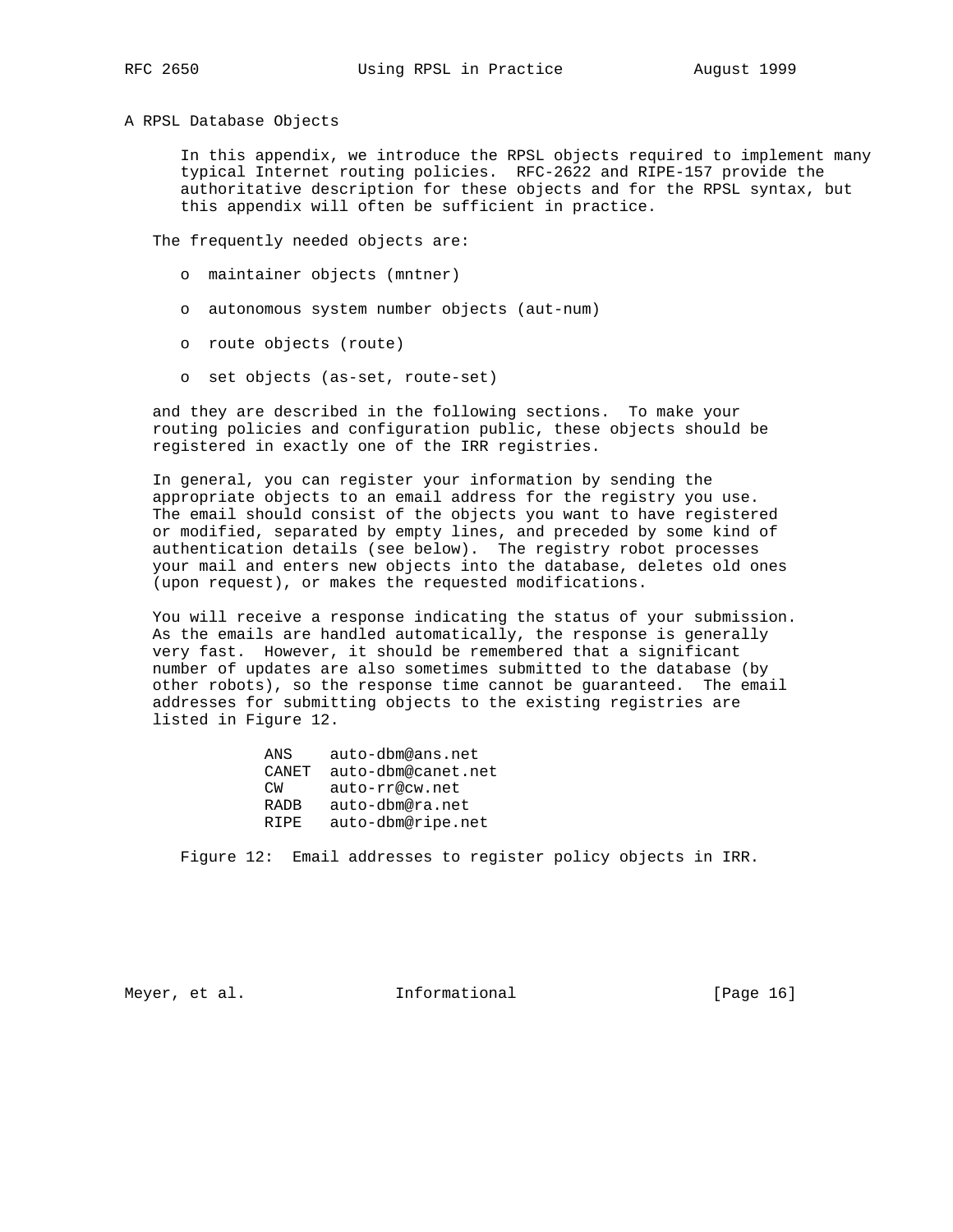Because it is required that a maintainer be specified in many of the database objects, a mntner is usually the first to be created. To have it properly authenticated, a mntner object is added manually by registry staff. Thereafter, all database submissions, deletions and modifications should be done through the registry robot.

 Each of the registries can provide additional information and support for users. For the public registries this support is available from the email addresses listed in Figure 13.

> RADB db-admin@ra.net RIPE ripe-dbm@ripe.net

Figure 13: Support email addresses.

 If you are using one of the private registries, your service provider should be able to address your questions.

A.1 The Maintainer Object

 The maintainer object is used to introduce some kind of authorization for registrations. It lists various contact persons and describes security mechanisms that will be applied when updating objects in the IRR. Registering a mntner object is the first step in creating policies for an AS. An example is shown in Figure 14. The maintainer is called MAINT-AS3701. The contact person here is the same for administrative (admin-c) and technical (tech-c) issues and is referenced by the NIC-handle DMM65. NIC-handles are unique identifiers for persons in registries. Refer to registry documentation for further details on person objects and usage of NIC-handles.

 The example shows two authentication mechanisms: CRYPT-PW and MAIL- FROM. CRYPT-PW takes as its argument a password that is encrypted with Unix crypt (3) routine. When sending updates, the maintainer adds the field password: <cleartext password> to the beginning of any requests that are to be authenticated. MAIL-FROM takes an argument that is a regular expression which covers a set of mail addresses. Only users with any of these mail addresses are authorized to work with objects secured by the corresponding maintainer (3).

 The security mechanisms of the mntner object will only be applied on those objects referencing a specific mntner object. The reference is done by adding the attribute mnt-by to an object using the name of the mntner object as its value. In Figure 14, the maintainer MAINT- AS3701 is maintained by itself.

Meyer, et al. 10. Informational 1. [Page 17]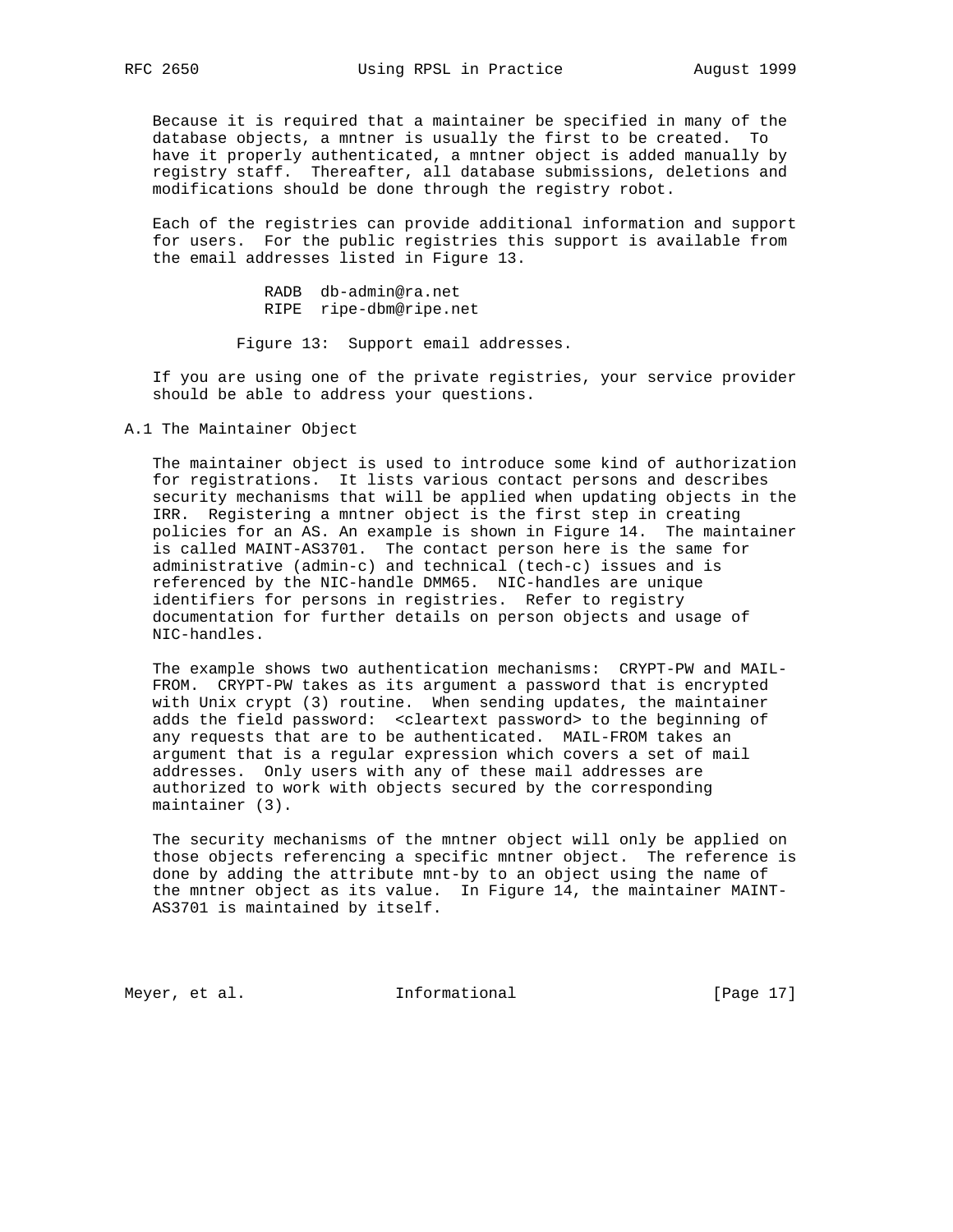| $m$ tner:   | MAINT-AS3701                                   |
|-------------|------------------------------------------------|
| descr:      | Network for Research and Engineering in Oregon |
| remark:     | Internal Backbone                              |
| $admin-c$ : | DMM65                                          |
| $tech-c$ :  | DMM65                                          |
| $upd-to$ :  | noc@nero.net                                   |
| auth:       | CRYPT-PW 949WK1mirBy6c                         |
| auth:       | MAIL-FROM .*@nero.net                          |
| notify:     | noc@nero.net                                   |
| $mnt-by$ :  | MAINT-AS3701                                   |
| changed:    | meyer@antc.uoregon.edu 970318                  |
| source:     | <b>RADB</b>                                    |
|             |                                                |

Figure 14: Maintainer Object

A.2 The Autonomous System Object

 The autonomous system object describes the import and export policies of an AS. Each organization registers an autonomous system object (aut-num) in the IRR for its AS. Figure 15 shows the aut-num for AS3582 (UONET).

 The autonomous system object lists contacts (admin-c, tech-c) and is maintained by (mnt-by) MAINT-AS3701 which is the maintainer displayed in Figure 14.

 The most important attributes of the aut-num object are import and export. The import clause of an aut-num specifies import policies, while the export clause specifies export policies. The corresponding clauses allow a very detailed description of the routing policy of the AS specified. The details are given in section 2.

 With these clauses, an aut-num object shows its relationship to other autonomous systems by describing its peerings. In addition, it also defines a routing entity comprising a group of IP networks which are handled according to the rules defined in the aut-num object. Therefore, it is closely linked to route objects.

 In this example, AS3582 imports all routes from AS3701 by using the keyword ANY. AS3582 imports only internal routes from AS4222, AS5650, and AS1798. The import policy for for AS2914 is slightly more complex. Since AS2914 provides transit to various other ASes, AS3582 accepts routes with ASPATHs that begin with AS2194 followed by members of AS-WNA, which is an as set (see section A.4.1 below) describing those customers that transit AS2914.

Meyer, et al. 10. Informational 1. [Page 18]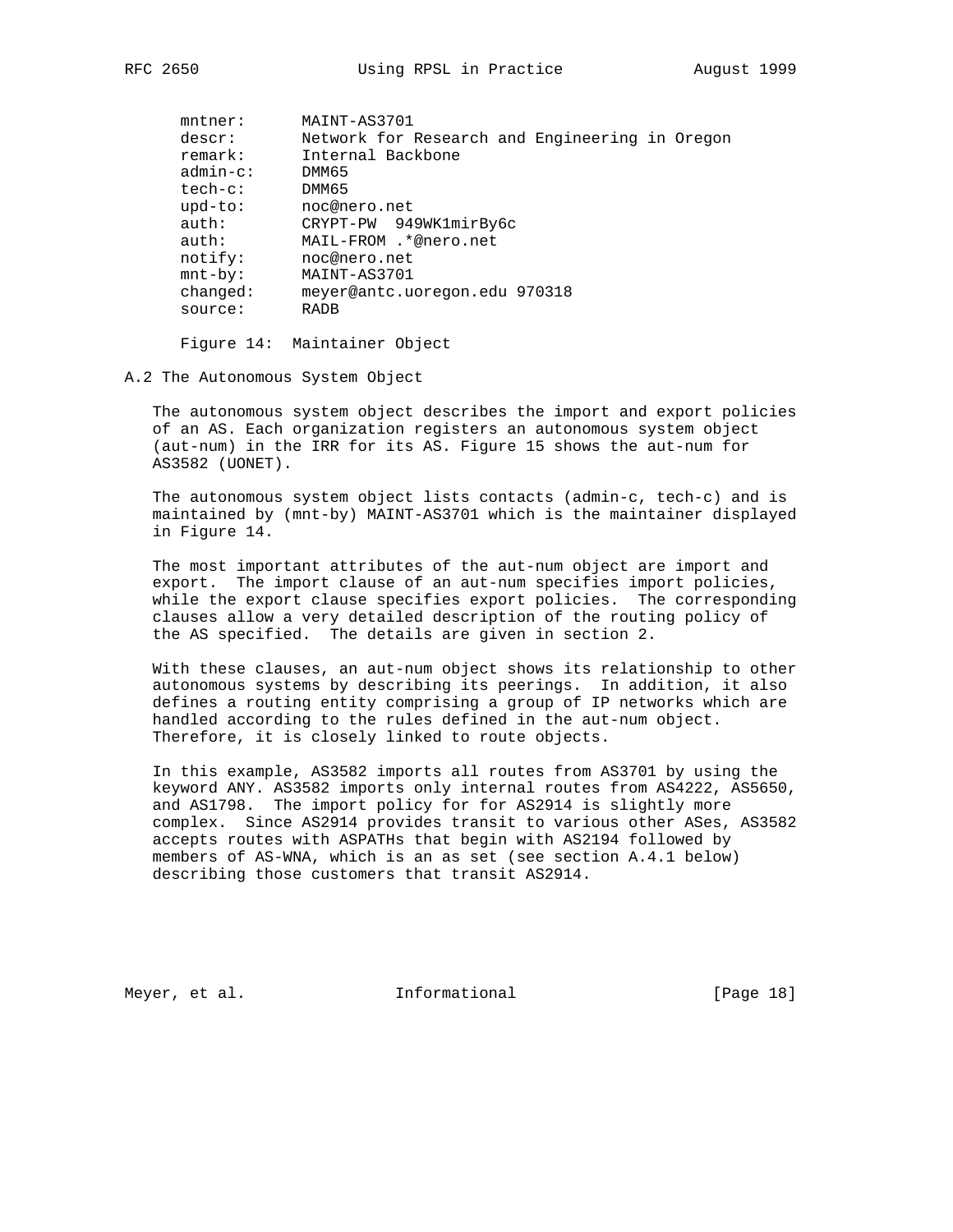are those in route objects where the origin attribute is AS3582.

 Since AS3582 is a multi-homed stub AS (i.e., it does not provide transit), its export policy consists simply of "announce AS3582" clauses; that is, announce internal routes of AS3582. These routes

| $aut-num:$  | AS3582                                       |
|-------------|----------------------------------------------|
| $as$ -name: | <b>UONET</b>                                 |
| descr:      | University of Oregon, Eugene OR              |
| import:     | from AS3701 accept ANY                       |
| import:     | from $AS4222$ accept < $AS4222+$>$           |
| import:     | from $AS5650$ accept < $AS5650+$>$           |
| import:     | from $AS2914$ accept < $AS2914+ (AS-WNA)*S>$ |
| import:     | from $AS1798$ accept < $AS1798+$>$           |
| export:     | to AS3701 announce AS3582                    |
| export:     | to AS4222 announce AS3582                    |
| export:     | to AS5650 announce AS3582                    |
| export:     | to AS2914 announce AS3582                    |
| export:     | to AS1798 announce AS3582                    |
| $admin-c$ : | DMM65                                        |
| tech-c:     | DMM65                                        |
| notify:     | nethelp@ns.uoregon.edu                       |
| $mnt-by$ :  | MAINT-AS3582                                 |
| changed:    | meyer@antc.uoregon.edu 970316                |
| source:     | <b>RADB</b>                                  |
|             |                                              |

Figure 15: Autonomous System Object

 The aut-num object forms the basis of a scalable and maintainable router

| route:     | 128.223.0.0/16              |
|------------|-----------------------------|
| origin:    | AS3582                      |
| descr:     | UONet                       |
| descr:     | University of Oregon        |
| descr:     | Computing Center            |
| descr:     | Eugene, OR 97403-1212       |
| descr:     | USA                         |
| $mnt-by$ : | MAINT-AS3582                |
| changed:   | meyer@ns.uoregon.edu 960222 |
| source:    | <b>RADB</b>                 |
|            |                             |

Figure 16: Example of a route object

 configuration system. For example, if AS3582 originates a new route, it need only create a route object for that route with origin AS3582. AS3582 can now build configuration using this route object without changing its aut-num object.

Meyer, et al. 10. Informational 1. [Page 19]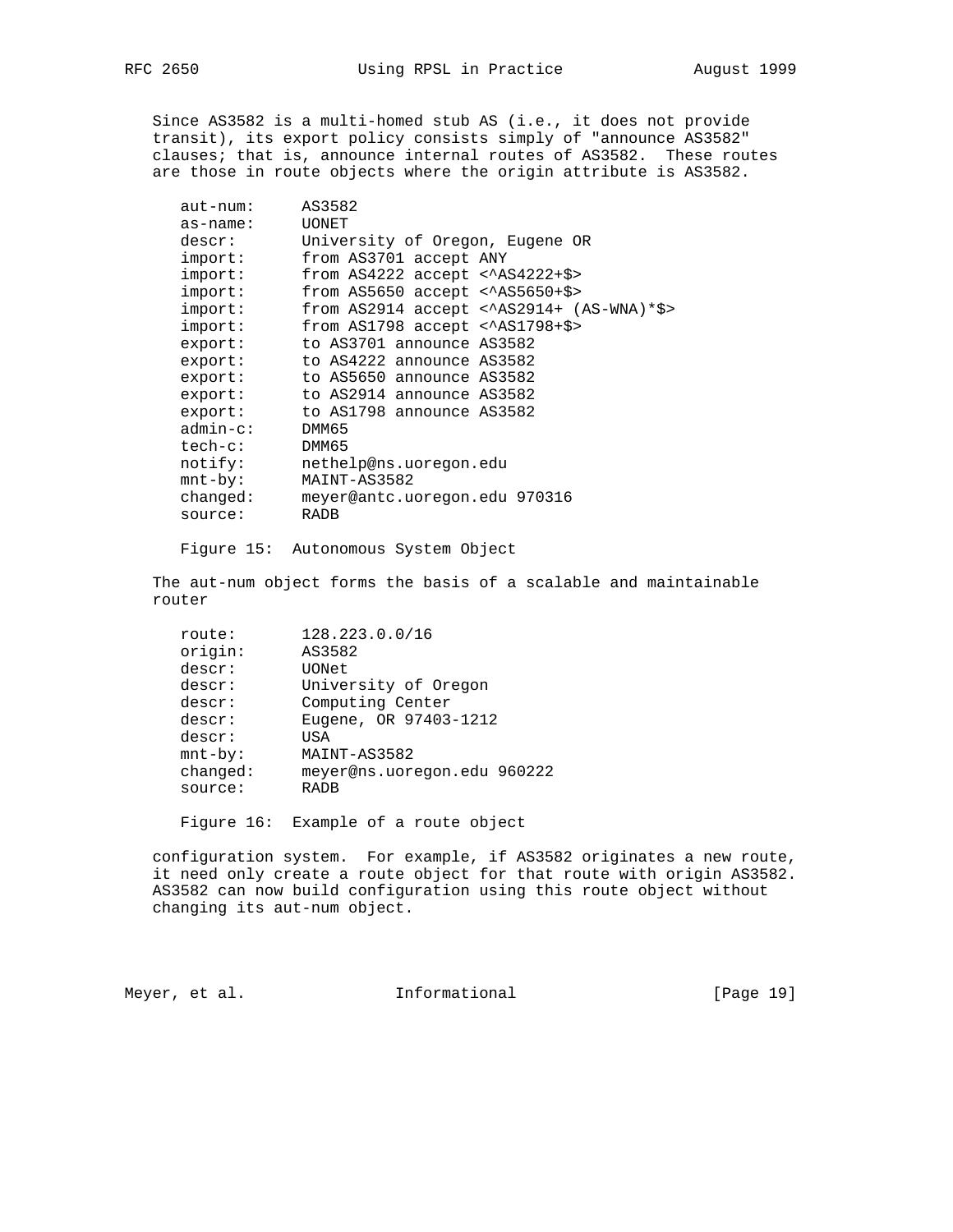Similarly, if for example, AS3701 originates a new route, it need only create a route object for that route with origin AS3701. Both AS3701 and AS3582 can now build configuration using this route object without modifying its aut-num object.

# A.3 The Route Object

 In contrast to aut-num objects which describe propagation of routing information for an autonomous system as a whole, route objects define single routes from an AS. An example is given in Figure 16.

 This route object is maintained by MAINT-AS3582 and references AS3582 by the origin attribute. By this reference it is grouped together with other routes of the same origin AS, becoming member of the routing entity denoted by AS3582. The routing policies can then be defined in the aut-num objects for this group of routes.

 Consequently, the route objects give the routes from this AS which are distributed to peer ASes according to the rules of the routing policy. Therefore, for any route in the routing tables of the backbone routers a route object must exist in one of the registries in IRR. route objects must be registered in the IRR only for the routes seen outside your AS. Normally, this set of external routes is different from the routes internally visible within your AS. One of the major reasons is that external peers need no information at all about your internal routing specifics. Therefore, external routes are in general aggregated combinations of internal routes, having shorter IP prefixes where applicable according to the CIDR rules. Please see the CIDR FAQ [5] for a tutorial introduction to CIDR. It is strongly recommended that you aggregate your routes as much as possible, thereby minimizing the number of routes you inject into the global routing table and at the same time reducing the corresponding number of route objects in the IRR.

 While you may easily query single route objects using the whois program, and submit objects via mail to the registry robots, this becomes kind of awkward for larger sets. The RAToolSet [6] offers several tools to make handling of route objects easier. If you want to read policy data from the IRR and process it by other programs, you might be interested in using peval which is a low level policy evaluation tool. As an example, the command

peval -h whois.ra.net AS3582

will give you all route objects from AS3582 registered with RADB.

Meyer, et al. 10 methormational 11 meyer, et al.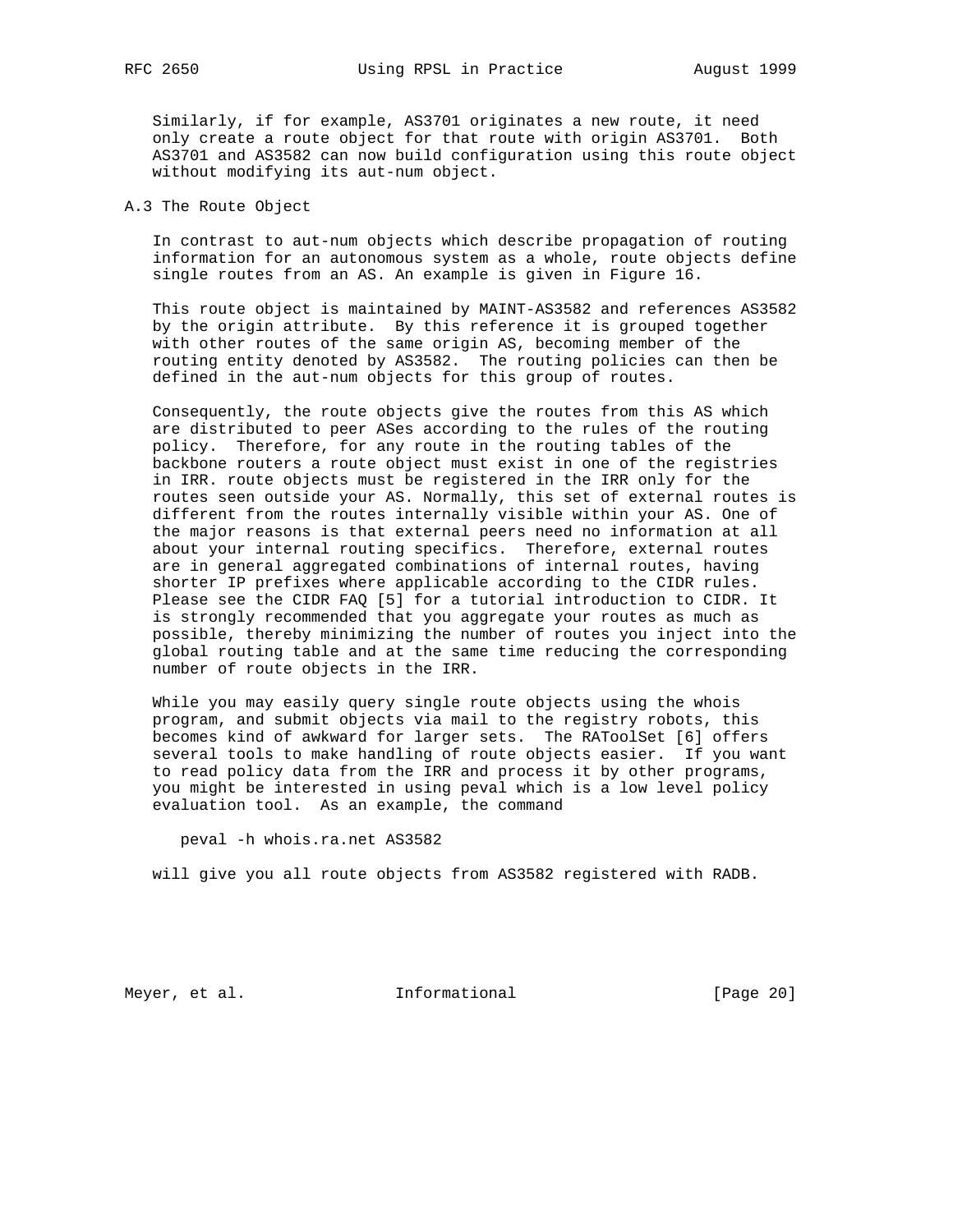A much more sophisticated tool from the RAToolSet to handle route objects interactively is the route object editor roe. It has a graphical user interface to view and manipulate route objects registered at any IRR. New route objects may be generated from templates and submitted to the registries. Moreover, the route objects from the databases may be compared to real life routes. Therefore, roe is highly recommended as an interface to the IRR for route objects. Further information on peval and roe is available together with the RAToolSet [6].

## A.4 Set Objects

 With routing policies it is often necessary to reference groups of autonomous systems or routes which have identical properties regarding a specific policy. To make working with such groups easier RPSL allows to combine them in set objects. There are two basic types of predefined set objects, as-set, and route-set. The RPSL set objects are described below.

# A.4.1 AS-SET Object

 Autonomous system set objects (as-set) are used to group autonomous system objects into named sets. An as-set has an RPSL name that starts with "AS-". In the example in Figure 17, an as-set called AS-NERO-PARTNERS and containing AS3701, AS4201, AS3582, AS4222, AS1798 is defined. The as-set is the RPSL replacement for the RIPE- 181 as-macro. It has been extended to include ASes in the set indirectly by referencing as set names in the aut-num objects.

 AS-SETs are particularly useful when specifying policies for groups such as customers, providers, or for transit. You are encouraged to register sets for these groups because it is most likely that you will treat them alike, i.e. you will have a very similar routing policy for all your customers which have an autonomous system of their own. You may as well discover that this is also true for the providers you are peering with, and it is most convenient to have the ASes combined in one as-set for which you offer transit. For example, if a transit provider specifies its import policy using its customer's as-set (i.e., its import clause for the customer contains the customer's as-set), then that customer can modify the set of ASes that its transit provider accepts from it. Again, this can be accomplished without requiring the customer or the transit provider to modify its aut-num object.

 as-set: AS3582:AS-PARTNERS members: AS3701, AS4201, AS3582, AS4222, AS1798

Figure 17: as-set Object

Meyer, et al. 10. Informational 1. [Page 21]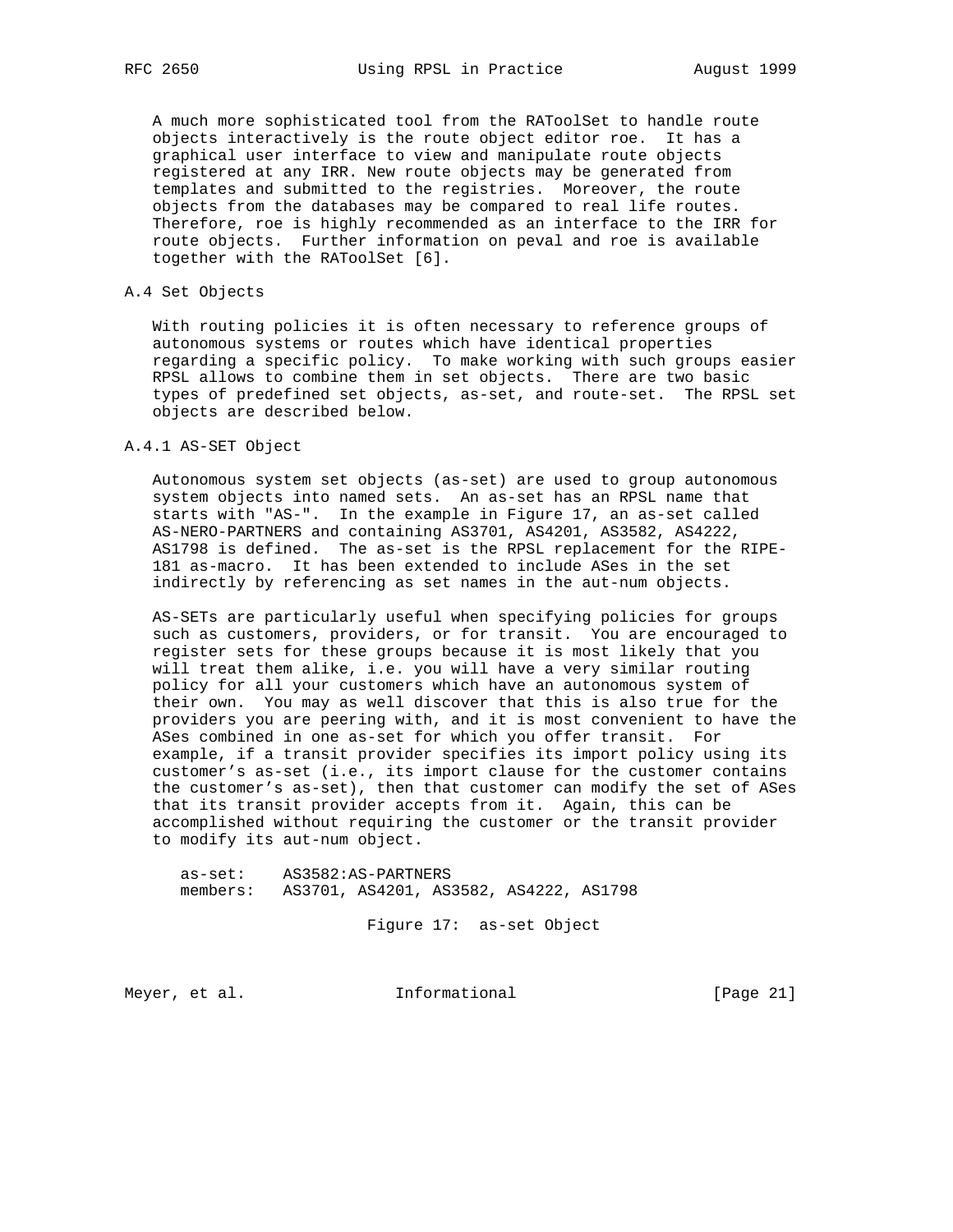The ASes of the set are simply compiled in a comma delimited list following the members attribute of the as-set. This list may also contain other AS-SET names.

A.4.2 ROUTE-SET Object

 A route-set is a way to name a group of routes. The syntax is similar to the as-set. A route-set has an RPSL name that starts with "RS-". The members attribute lists the members of the set. The value of a members attribute is a list of address prefixes, or route-set names. The members of the route-set are the address prefixes or the names of other route sets specified.

 Figure 18 presents some example route-set objects. The set rs-uo contains two address prefixes, namely 128.223.0.0/16 and 198.32.162.0/24. The set rs-bar contains the members of the set rs uo and the address prefix 128.7.0.0/16. The set rs-martians illustrate the use of range operators. 0.0.0.0/0^32 are the length 32 more specifics of 0.0.0.0/0, i.e. the host routes; 224.0.0.0/3^+ are the more specifics of 224.0.0.0/3, i.e. the routes falling into the multicast address space. For more complete list of range operators please refer to RFC-2622.

 route-set: rs-uo members: 128.223.0.0/16, 198.32.162.0/24

 route-set: rs-bar members: 128.7.0.0/16, rs-uo

 route-set: rs-martians remarks: routes not accepted from any peer members:  $0.0.0.0/0$ ,  $\qquad$  # default route 0.0.0.0/0^32, # host routes  $224.0.0.0/3$ <sup>^+</sup>,  $\#$  multicast routes  $127.0.0.0/8^9 - 32, \ldots$ 

Figure 18: route-set Objects

Meyer, et al. 100 Informational 100 [Page 22]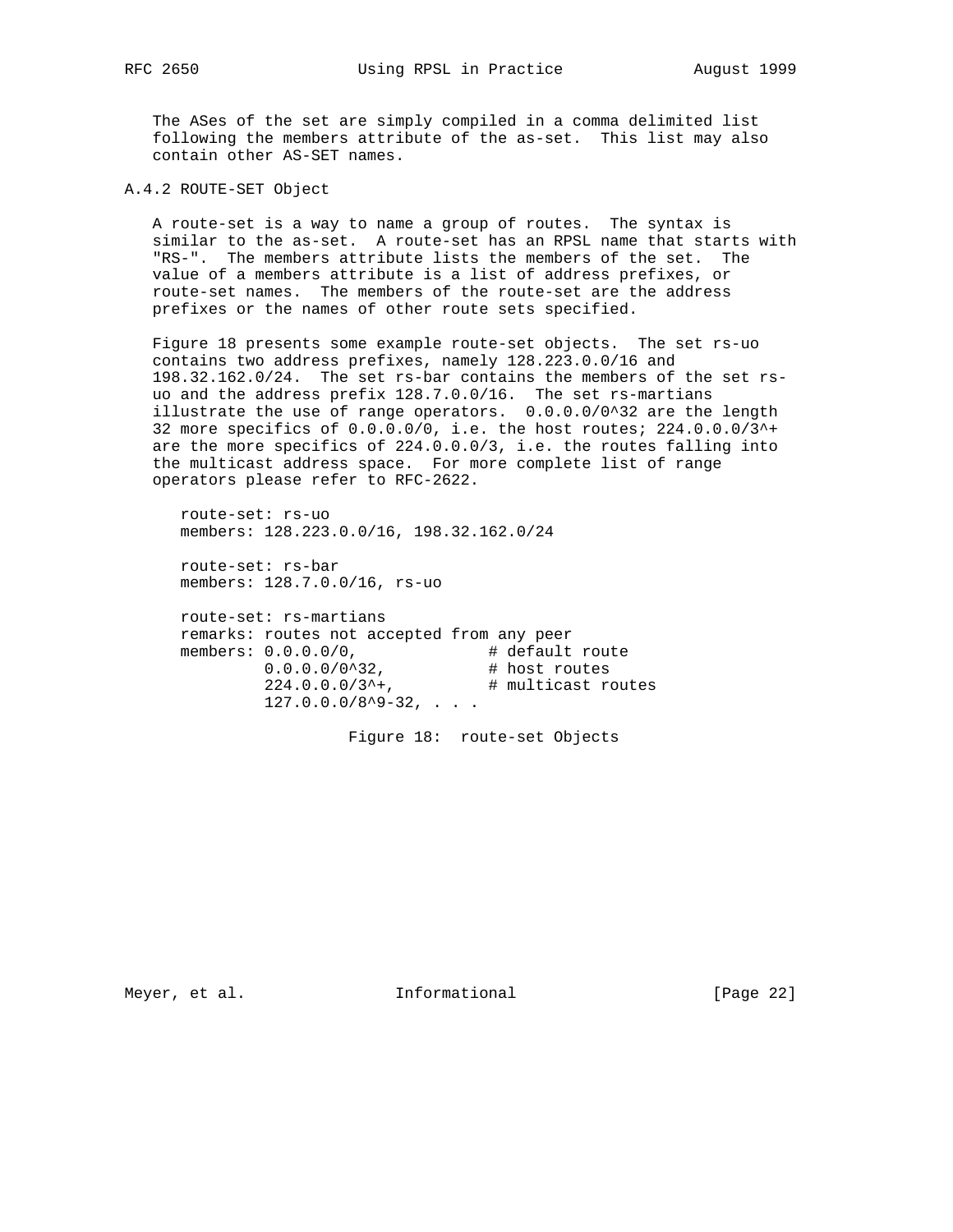RFC 2650 Using RPSL in Practice August 1999

```
B Output of RtConfig: An Example
       In Figure 19, you see the result of running RtConfig on the source
      file in Figure 11.
      router bgp 3582
      network 128.223.0.0
      !
      ! NERO
      neighbor 198.32.162.2 remote-as 3701
      no access-list 100
      access-list 100 permit ip 128.223.0.0 0.0.0.0 255.255.0.0 0.0.0.0
      access-list 100 deny ip 0.0.0.0 255.255.255.255 0.0.0.0 255.255.255.255
1
      no route-map AS3701-EXPORT
      route-map AS3701-EXPORT permit 1
       match ip address 100
      !
      router bgp 3582
      neighbor 198.32.162.2 route-map AS3701-EXPORT out
1
      no route-map AS3701-IMPORT
      route-map AS3701-IMPORT permit 1
       set local-preference 1000
       !
      router bgp 3582
      neighbor 198.32.162.2 route-map AS3701-IMPORT in
      !
      ! WNA/VERIO
      neighbor 198.32.162.6 remote-as 2914
      !
      no route-map AS2914-EXPORT
      route-map AS2914-EXPORT permit 1
       match ip address 100
      !
      router bgp 3582
      neighbor 198.32.162.6 route-map AS2914-EXPORT out
      no ip as-path access-list 100
     ip as-path access-list 100 permit ^_2914(((_[0-9]+))*_
            (13|22|97|132|175|668|1914|2905|2914|3361|3381|3791|3937| \
              4178|4354|4571|4674|4683|5091|5303|5798|5855|5856|5881|6083 \
              |6188|6971|7790|7951|8028))?$
       !
      no route-map AS2914-IMPORT
      route-map AS2914-IMPORT permit 1
       match as-path 100
       set local-preference 998
```
Meyer, et al. **Informational** [Page 23]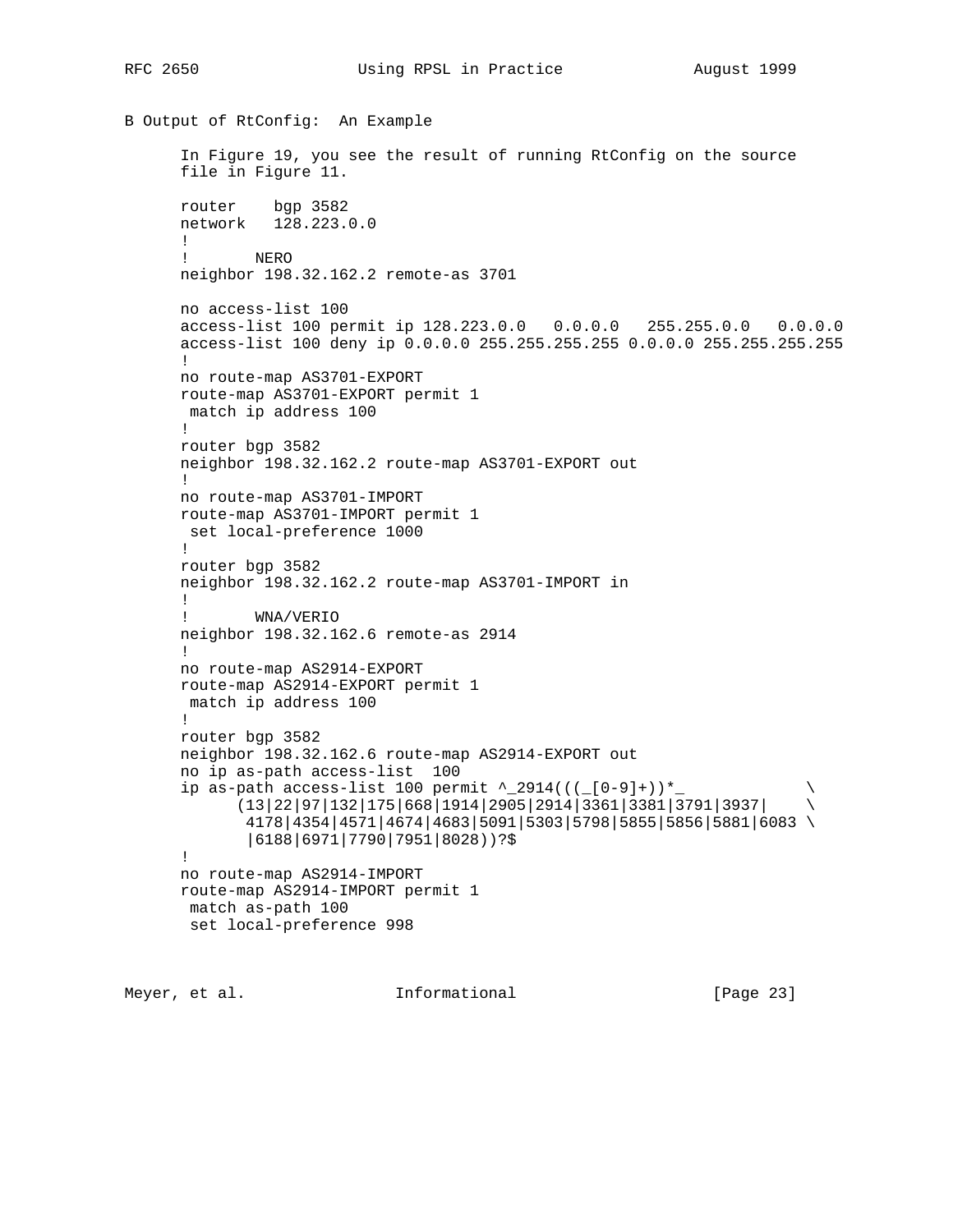! router bgp 3582 neighbor 198.32.162.6 route-map AS2914-IMPORT in

Figure 19: Output of RtConfig

Security Considerations

 This document is a tutorial to RPSL, it does not define protocols or standards that need to be secured.

#### Endnotes

- (1) AS-PATH regular expressions are POSIX compliant regular expressions.
- (2) Discussion of RtConfig internals is beyond the scope of this document.
- (3) Clearly, neither of these mechanisms is sufficient to provide strong authentication or authorization. Other public key (e.g., PGP) authentication mechanisms are available from some of the IRRs.

#### References

- [1] Alaettinoglu, C., Villamizar, C., Gerich, E., Kessens, D., Meyer, D., Bates, T., Karrenberg, D. and M. Terpstra, "Routing Policy Specification Language (RPSL)", RFC 2622, June 1999.
- [2] Bates, T., Jouanigot, J-M., Karrenberg, D., Lothberg, P. and M. Terpstra, "Representation of IP Routing Policies in the RIPE database", Technical Report ripe-81, RIPE, RIPE NCC, Amsterdam, Netherlands, February 1993.
- [3] T. Bates, E. Gerich, J. Joncharay, J-M. Jouanigot, D. Karrenberg, M. Terpstra, and J. Yu. Representation of IP Routing Policies in a Routing Registry, Technical Report ripe-181, RIPE, RIPE NCC, Amsterdam, Netherlands, October 1994.
- [4] A. M. R. Magee. RIPE NCC Database Documentation. Technical Report RIPE-157, RIPE NCC, Amsterdam, Netherlands, May 1997.
- [5] Hank Nussbacher. The CIDR FAQ. Tel Aviv University and IBM Israel. http://www.ibm.net.il/˜hank/cidr.html
- [6] The RAToolSet. http://www.ra.net/ra/RAToolSet/

Meyer, et al. **Informational** [Page 24]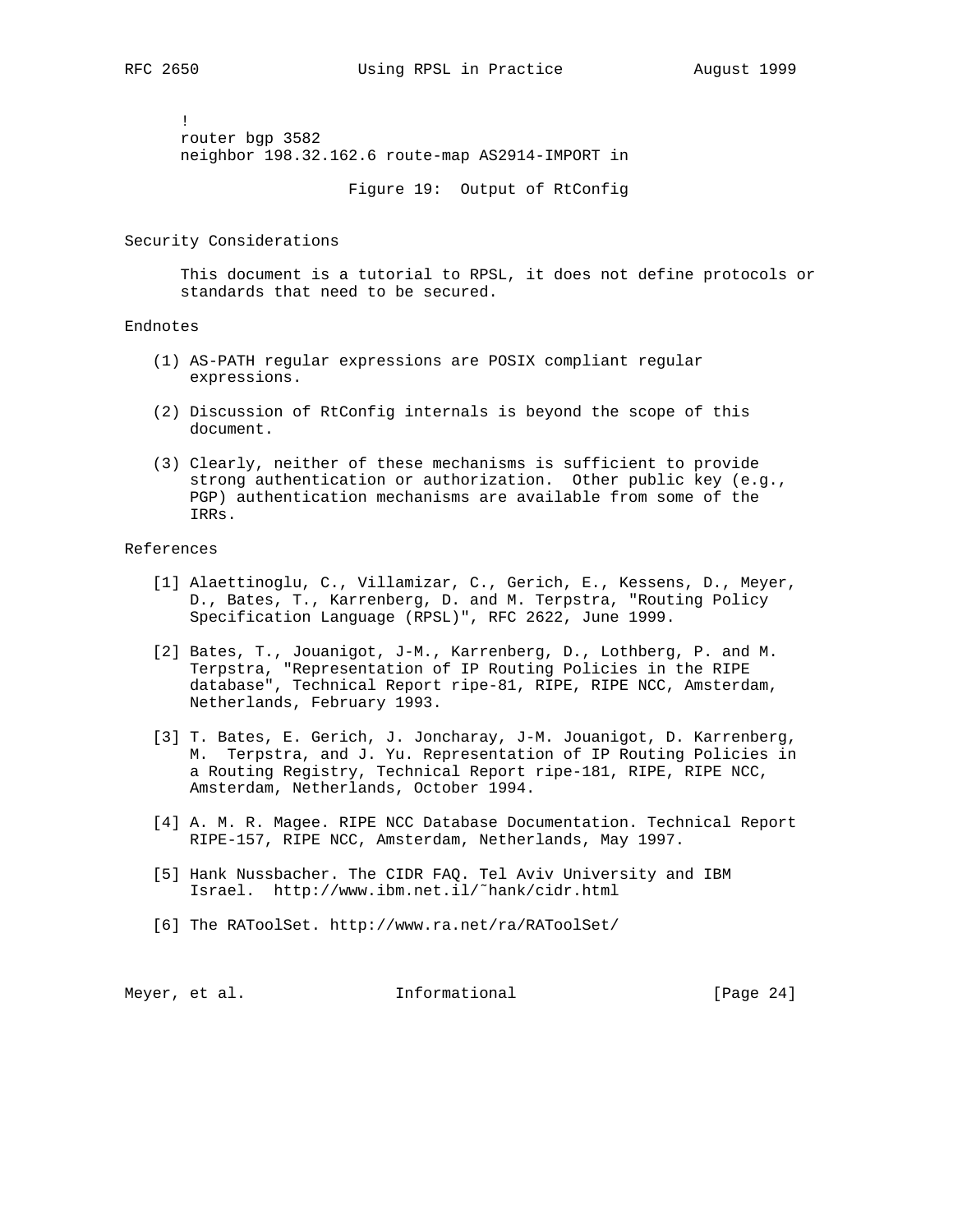[7] Rekhter Y. and T. Li, "A Border Gateway Protocol 4 (BGP-4)", RFC 1654, July 1994. [8] RtConfig as part of the RAToolSet. http://www.ra.net/ra/RAToolSet/RtConfig.html [9] Chen, E. and T. Bates, "An Application of the BGP Community Attribute in Multi-Home Routing", RFC 1998, August 1996. Authors' Addresses David Meyer Cisco Systems EMail: dmm@cisco.com Joachim Schmitz America On-Line EMail: SchmitzJo@aol.com Carol Orange RIPE NCC EMail: orange@spiritone.com Mark Prior connect.com.au pty ltd EMail: mrp@connect.com.au Cengiz Alaettinoglu USC/Information Sciences Institute

EMail: cengiz@isi.edu

Meyer, et al. 10 Informational 10 [Page 25]